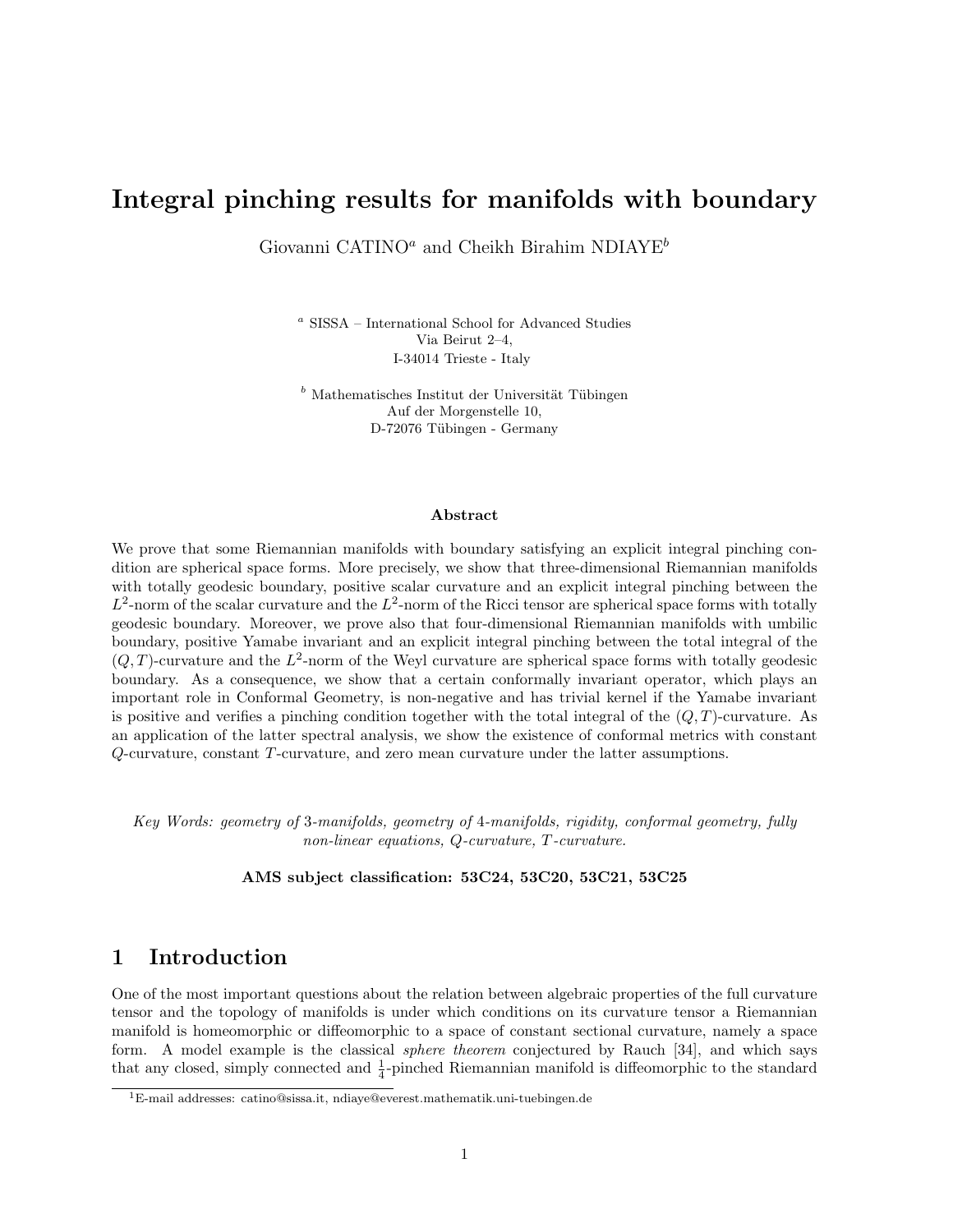sphere. The topological version was proved by Berger [5] and Klingenberg [26]. Just recently the original conjecture has been settled by Brendle and Schoen [6], using a result of Bohm and Wilking [7].

On the other hand, many sphere like theorems appeared in the literature in the last 30 years in connection to the celebrated Ricci flow. Just to mention some of them which are related to our results, we start by recalling the pioneering work of R. Hamilton [22]. Using the Ricci flow, he proved the following theorem

#### Theorem 1.1 (Hamilton)

If  $(M, g)$  is a closed three-dimensional Riemannian manifold with positive Ricci curvature, then M is diffeomorphic to a spherical space form, i.e. M admits a metric with constant positive sectional curvature.

Later C. Margerin [29] proved an optimal curvature characterization of the smooth 4-sphere. We recall Margerin' s theorem in a form where the optimality issue is not apparent, but enough for the link with our work. We define the weak pinching quantity

$$
WP_g = \frac{|W_g|_g^2 + 2|E_g|_g^2}{R_g^2},
$$

where  $W_g$  denoting the Weyl tensor,  $E_g$  the trace–free Ricci tensor and  $|\cdot|_g$  the usual norm of a tensor with respect to the metric  $q$ . Here is the result

#### Theorem 1.2 (Margerin)

Let  $(M, g)$  be a closed four-dimensional Riemannian manifold with positive scalar curvature. If the pinching condition  $WP_g < \frac{1}{6}$  is satisfied, then M is diffeomorphic to a spherical space form. Moreover, we get that the manifold M is diffeomorphic to  $S^4$  or  $\mathbb{R}P^4$ .

Much later, Chang, Gursky and Yang [15] proved a remarkable improvement of Margerin's theorem with assumptions which are in integral form, and conformally invariant too.

#### Theorem 1.3 (Chang-Gursky-Yang)

Let  $(M, g)$  be a closed four-dimensional Riemannian manifold with positive Yamabe invariant. If the curvatures satisfy

$$
\int_M \left( |W_g|_g^2 + 2|E_g|_g^2 - \frac{1}{6}R_g^2 \right) dV_g < 0,
$$

then  $M$  is diffeomorphic to a spherical space form. Moreover, we get that the manifold  $M$  is diffeomorphic to  $S^4$  or  $\mathbb{R}P^4$ .

Notice that the integral pinching condition can be written in the following form (for the definition of  $Q_q$ , see below)

$$
\int_M Q_g dV_g > \frac{1}{8} \int_M |W_g|^2 dV_g.
$$

Recently, the first author and Z. Djadli [9] proved an integral pinching theorem in dimension three.

#### Theorem 1.4 (Catino-Djadli)

Let  $(M, q)$  be a closed three–dimensional Riemannian manifold with positive scalar curvature. If

$$
\int_M |Ric_g|_g^2 dV \leq \frac{3}{8} \int_M R_g^2 dV_g,
$$

then M is diffeomorphic to a spherical space form.

On the other hand, the Ricci flow techniques have also been used to get sphere like theorems for manifolds with boundary. An example which is of interest to us is the following result of Shen [36].

#### Theorem 1.5 (Shen)

If  $(M, g)$  is a compact three–dimensional Riemannian manifold with totally geodesic boundary and positive Ricci curvature, then M admits a metric with constant positive sectional curvatures in the interior and totally geodesic boundary.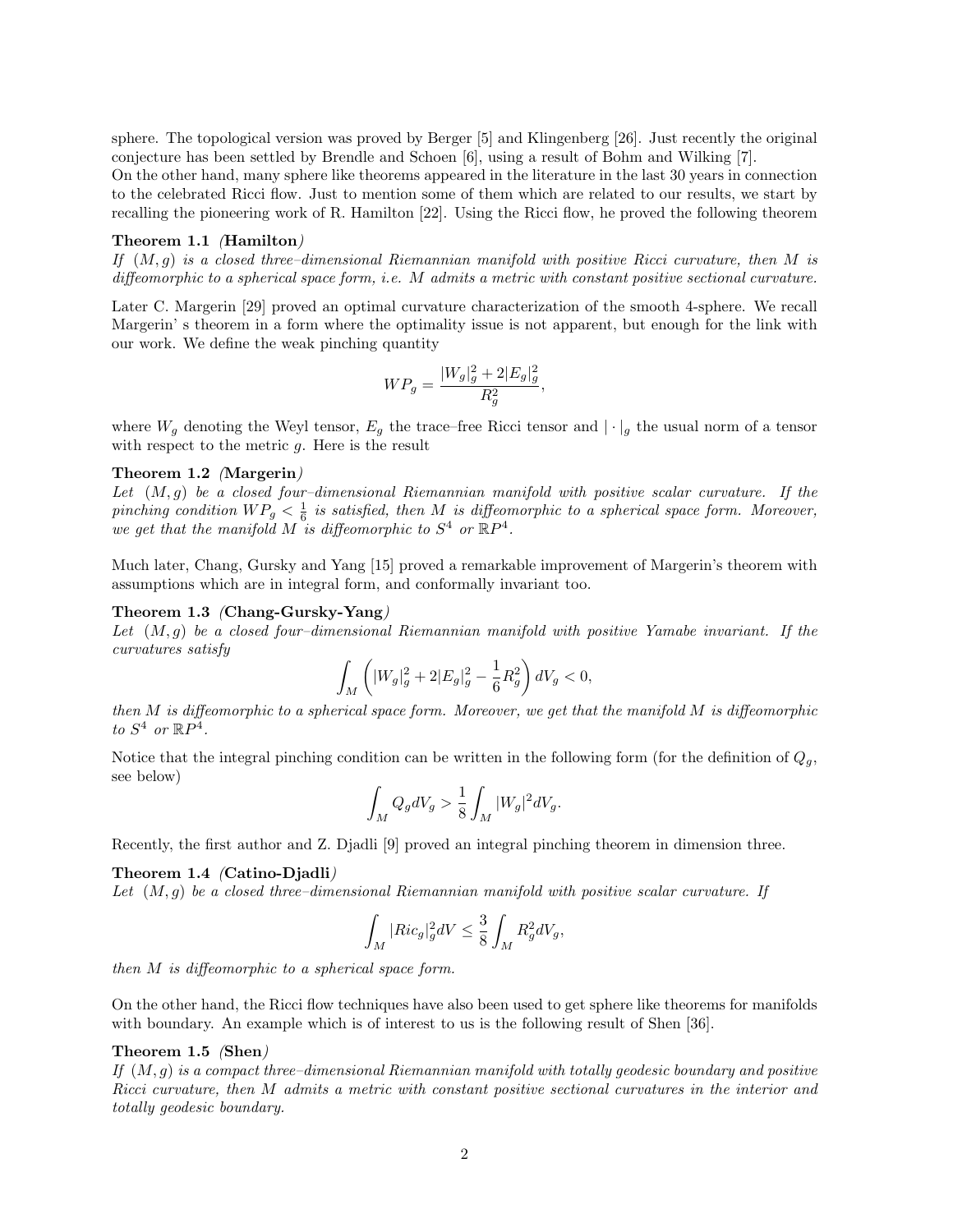Using the Ricci flow for manifolds with boundary defined by Shen [36], a very easy adaptation of the arguments of Margerin [29], immediately yields the following theorem

**Theorem 1.6** Let  $(M, g)$  be a compact four-dimensional Riemannian manifold with totally geodesic boundary and positive scalar curvature. If the pinching condition  $WP_g < \frac{1}{6}$  is satisfied, then M admits a metric with constant positive sectional curvatures in the interior and totally geodesic boundary.

Our goal in this paper is to provide counterparts of the results of Chang-Gursky-Yang and Catino-Djadli for manifolds with boundary. The first result we will prove is the following

**Theorem 1.7** Let  $(M, g)$  be a compact three-dimensional Riemannian manifold with totally geodesic boundary and positive scalar curvature. If

$$
\int_M |Ric_g|_g^2 dV_g \leq \frac{3}{8} \int_M R_g^2 dV_g,
$$

then M admits a metric with constant positive sectional curvatures in the interior and totally geodesic boundary.

In order to state our second result on four manifolds with boundary, we need to recall some notions from Conformal Geometry. We start by recalling the Paneitz operator and its associated curvature invariant called Q-curvature. In 1983, Paneitz has discovered a conformally covariant differential operator on four dimensional compact smooth Riemannian manifolds with smooth boundary  $(M, q)$  (see [32]). To this operator, Branson [4] has associated a natural curvature invariant called Q-curvature. They are defined in terms of Ricci tensor  $Ric_g$  and scalar curvature  $R_g$  of the manifold  $(M, g)$  as follows

$$
P_g^4 \varphi = \Delta_g^2 \varphi + div_g \left( \left( \frac{2}{3} R_g g - 2Ric_g \right) d\varphi \right), \qquad Q_g = -\frac{1}{12} (\Delta_g R_g - R_g^2 + 3|Ric_g|^2),
$$

where  $\varphi$  is any smooth function on M,  $div_q$  is the divergence and d is the De Rham differential.

Similarly, Chang and Qing [13], have discovered a boundary operator  $P_g^3$  defined on the boundary of compact four dimensional smooth Riemannian manifolds and a natural third-order curvature  $T_g$  associated to  $P_g^3$  as follows

$$
P_g^3 \varphi = \frac{1}{2} \frac{\partial \Delta_g \varphi}{\partial n_g} + \Delta_{\hat{g}} \frac{\partial \varphi}{\partial n_g} - 2H_g \Delta_{\hat{g}} \varphi + (L_g)_{ab} (\nabla_{\hat{g}} \varphi)_a (\nabla_{\hat{g}} \varphi)_b + \nabla_{\hat{g}} H_g \cdot \nabla_{\hat{g}} \varphi + (F - \frac{R_g}{3}) \frac{\partial \varphi}{\partial n_g}.
$$
  

$$
T_g = -\frac{1}{12} \frac{\partial R_g}{\partial n_g} + \frac{1}{2} R_g H_g - \langle G_g, L_g \rangle + 3H_g^3 - \frac{1}{3} Tr(L^3) + \Delta_{\hat{g}} H_g,
$$

where  $\varphi$  is any smooth function on M,  $\hat{g}$  is the metric induced by g on  $\partial M$ ,  $L_g = (L_g)_{ab} = -\frac{1}{2} \frac{\partial g_{ab}}{\partial n_g}$ is the second fundamental form of  $\partial M$ ,  $H_g = \frac{1}{3}tr(L_g) = \frac{1}{3}g^{ab}L_{ab}$  ( $g^{a,b}$  are the entries of the inverse  $g^{-1}$  of the metric g) is the mean curvature of  $\partial M$ ,  $R_{bcd}^k$  is the Riemann curvature tensor  $F =$  $R_{nan}^a$ ,  $R_{abcd} = g_{ak}R_{bcd}^k$  ( $g_{a,k}$  are the entries of the metric g) and  $\langle G_g, L_g \rangle = R_{anbn}(L_g)_{ab}$ ,  $\frac{\partial}{\partial n_g}$  is the inward normal derivative with respect to g. We recall that  $(M, g)$  has umbilic boundary if  $L_g = \lambda g$  for some constant  $\lambda$ . If  $L_q = 0$  we say that the boundary is totally geodesic.

A remarkable property of the couple of operators  $(P_g^4, P_g^3)$  is that, as the couple Laplace-Beltrami operator and Neumann operator governs the transformation law of the Gauss curvature and the geodesic curvature on compact surfaces with boundary under conformal change of metric,  $(P_g^4, P_g^3)$  does the same for  $(Q_g, T_g)$  on compact four dimensional smooth Riemannian manifolds with boundary. In fact, after a conformal change of metric  $g_u = e^{2u}g$  we have that

(1) 
$$
\begin{cases} P_{g_u}^4 = e^{-4u} P_g^4; \\ P_{g_u}^3 = e^{-3u} P_g^3; \end{cases} \text{ and } \begin{cases} P_g^4 u + 2Q_g = 2Q_{g_u} e^{4u} \text{ in } M \\ P_g^3 u + T_g = T_{g_u} e^{3u} \text{ on } \partial M. \end{cases}
$$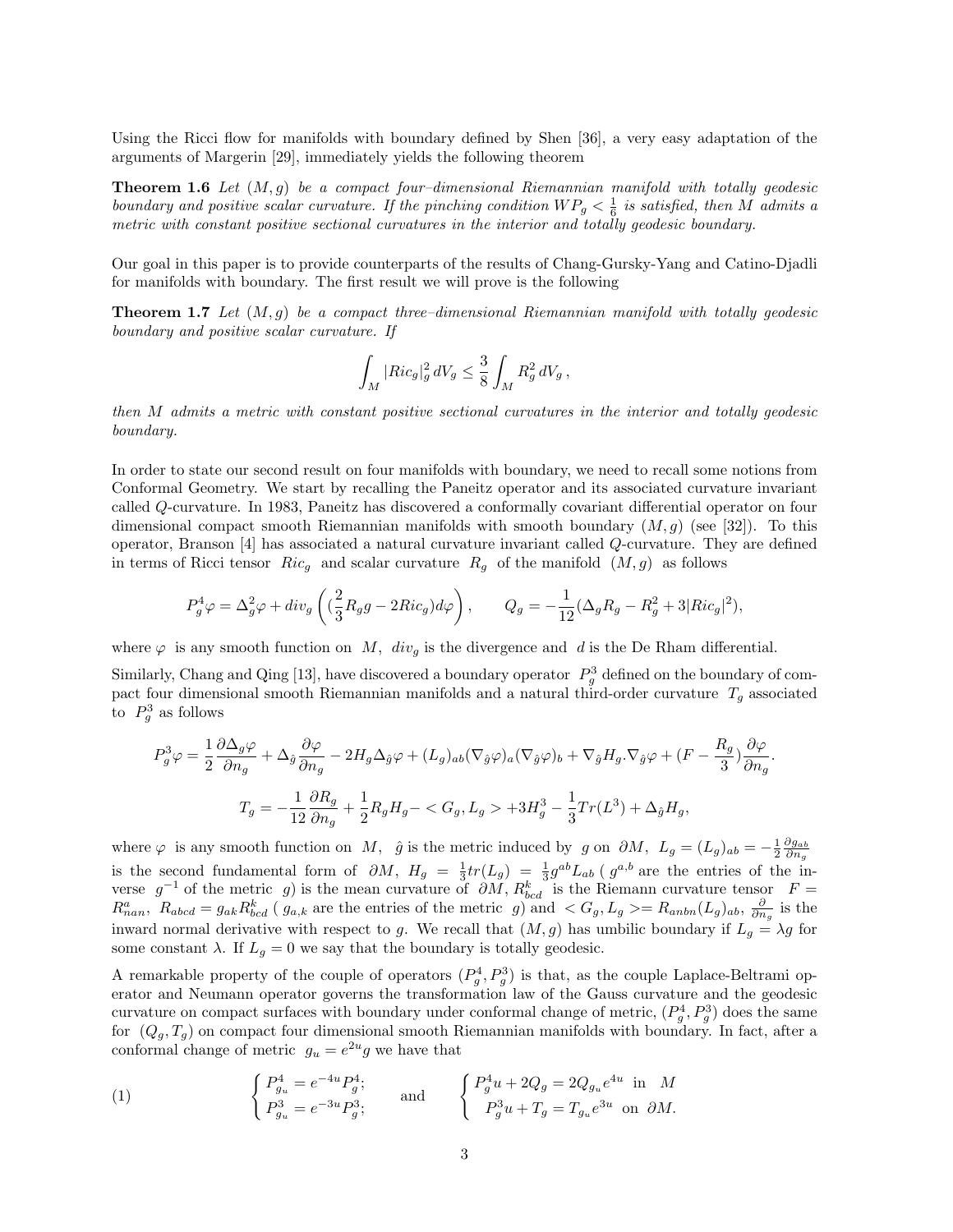An other very important role played by the couple of curvatures  $(Q_g, T_g)$  in Conformal Geometry is that they arise in the well-known Gauss-Bonnet-Chern formula. More precisely

(2) 
$$
\int_{M} (Q_g + \frac{|W_g|^2}{8}) dV_g + \oint_{\partial M} (T + Z) dS_g = 4\pi^2 \chi(M)
$$

where  $W_g$  and  $ZdS_g$  (for the definition of Z see [13]) are pointwise conformally invariant. Moreover, it turns out that Z vanishes when the boundary is totally geodesic. Setting

$$
\kappa_{P_g^4} = \int_M Q_g dV_g, \quad \kappa_{P_g^3} = \oint_{\partial M} T_g dS_g,
$$

from (2), thanks to the fact that  $W_g dV_g$  and  $ZdS_g$  are pointwise conformally invariant, we have that  $\kappa_{P_g^4} + \kappa_{P_g^3}$  is conformally invariant, and will be denoted by

$$
\kappa_{(P^4, P^3)} = \kappa_{P_g^4} + \kappa_{P_g^3}.
$$

In addition to the conformally invariant quantity  $\kappa_{(P^4, P^3)}$  of a compact four-dimensional Riemannian manifold with boundary, there exists also the Yamabe invariant of the conformal class  $[g] = {\tilde{g}} =$  $e^{2u}g$ ,  $u \in C^{\infty}(M)$  defined by the

(4) 
$$
Y(M, \partial M, [g]) = \inf_{\tilde{g} \in [g], vol_{\tilde{g}} = 1} \int_{M} R_{\tilde{g}} dV_{\tilde{g}} + \oint_{\partial M} H_{\tilde{g}} dS_{\tilde{g}}
$$

We recall that this invariant is defined for every compact Riemannian manifold with boundary of dimension greater or equal to 3.

Now we are ready to state our result on four manifolds with boundary.

**Theorem 1.8** Let  $(M, g)$  be a compact four-dimensional Riemannian manifold with umbilic boundary. If  $Y(M, \partial M, [g]) > 0$  and if  $\kappa_{(P^4, P^3)} > \frac{1}{8} \int_M |W_g|^2 dV_g$ , then M admits a metric with constant positive sectional curvatures in the interior and totally geodesic boundary.

The couple  $(P_g^4, P_g^3)$  gives rise to an operator defined on  $H_{\frac{\partial}{\partial n}} = \left\{ u \in H^2(M) : \frac{\partial u}{\partial n_g} = 0 \right\}$  whose spectral property is very important for uniformization problems on four manifolds with boundary. The latter operator that we denote by  $P_g^{4,3}$  is defined as follows

$$
\left\langle P_g^{4,3}u,v\right\rangle_{L^2(M)} = \int_M \left( \Delta_g u \Delta_g v + \frac{2}{3} R_g \nabla_g u \nabla_g v \right) dV_g - 2 \int_M Ric_g(\nabla_g u, \nabla_g v) dV_g - 2 \oint_{\partial M} L_g(\nabla_{\hat{g}} u, \nabla_{\hat{g}} v) dS_g,
$$

for every  $u, v \in H_{\frac{\partial}{\partial n}}$ .

As a byproduct of our analysis, we obtain the following spectral property for  $P_g^{4,3}$ .

**Theorem 1.9** Let  $(M, g)$  be a compact four-dimensional Riemannian manifold with umbilic boundary.  $Assuming \ Y(M, \partial M, [g]) > 0$  and  $\kappa_{(P^4, P^3)} + \frac{1}{6}Y(M, \partial M, [g])^2 > 0$ , then  $P_g^{4,3}$  is non-negative and  $ker P_g^{4,3} \simeq \mathbb{R}$ .

A direct consequence of Theorem 1.9 is the existence of constant Q-curvature and constant T-curvature conformal metrics on four–manifolds which verify the assumptions of Theorem 1.9

**Corollary 1.10** Let  $(M, q)$  be a compact four-dimensional Riemannian manifold with umbilic boundary. Assuming  $Y(M, \partial M, [g]) > 0$  and  $\kappa_{(P^4, P^3)} + \frac{1}{6}Y(M, \partial M, [g])^2 > 0$ , then M carries a metric conformal to g with constant Q-curvature, constant T-curvature and zero mean curvature.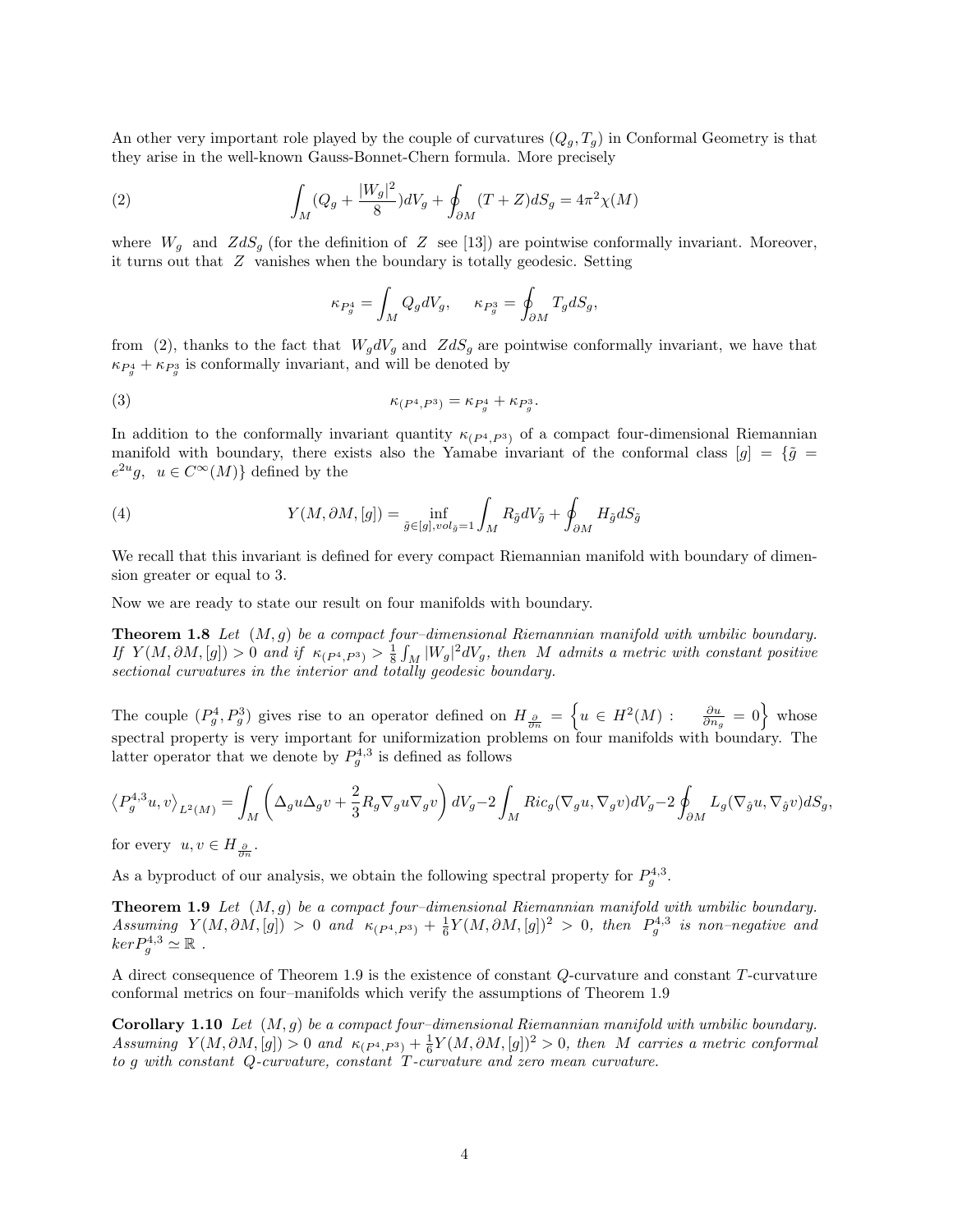Proofs of Theorem 1.7 and Theorem 1.8 rely on the solution of some boundary value problems for fully nonlinear equations. Following [25] we will use the continuity method proving a priori estimates on the solutions to our equations. As a consequence of our work in dimension four, analising the spectral property of a certain operator, we will show that this operator is non–negative and with trivial kernel (Theorem 1.9). As a byproduct, we will prove then existence of conformal metrics with constant Q-curvature, constant T-curvature and zero mean curvature under certain conformally invariant assumptions (Corollary 1.10).

The plan of the paper is the following: in Section 2 we will introduce some notations, set up the boundary value problem; in Section 3 and 4 we will prove Theorem 1.7 and Theorem 1.8 on three and four manifolds respectively; finally Section 5 will be devote to the proof of Theorem 1.9 and Corollary 1.10.

## 2 Preliminaries and notations

In this section, we give some notations and preliminaries like the notion of  $k$ -th symmetric elementary functions and some of their properties, the notion of  $\sigma_k$ -curvature of a Riemannian manifold, and some Moser-Trudinger type inequalities.

For this end, let  $(M, g)$  be a compact, smooth, n–dimensional Riemannian manifold with boundary. We will denote by  $\nu_g$  the inner normal vector field with respect to the metric g and by  $\partial_\nu = \frac{\partial}{\partial n_g}$  the inward normal derivative. Moreover  $L_g$  and  $H_g$  will be the second fundamental form

$$
L_{g,ab}=-\frac{1}{2}\frac{\partial g_{ab}}{\partial n_g},
$$

and the mean curvature normalized, i.e.

$$
H_g = \frac{1}{n-1} g^{ab} L_{g,ab}.
$$

Given a section A of the bundle of symmetric 2–tensors, we can use the metric to raise an index and view A as a tensor of type  $(1,1)$ , or equivalently as a section of  $End(TM)$ . This allows us to define  $\sigma_k(g^{-1}A)$ the k-th elementary function of the eigenvalues of  $g^{-1}A$ . More precisely we define

**Definition 2.1** Let  $(\lambda_1, \dots, \lambda_n) \in \mathbb{R}^n$ . We view the k-th elementary symmetric function as a function on  $\mathbb{R}^n$ :

$$
\sigma_k(\lambda_1,\cdots,\lambda_n)=\sum_{1\leq i_1<\cdots
$$

and we define

$$
\Gamma_k^+ = \bigcap_{1 \leq j \leq k} \{ \sigma_j(\lambda_1, \cdots, \lambda_n) > 0 \} \subset \mathbb{R}^n ,
$$

For a symmetric linear transformation  $A: V \to V$ , where V is an n–dimensional inner product space, the notation  $A \in \Gamma_k^+$  will mean that the eigenvalues of A lie in the corresponding set. We note that this notation also makes sense for a symmetric 2-tensor on a Riemannian manifold. If  $A \in \Gamma_k^+$ , let  $\sigma_k^{1/k}$  $_{k}^{1/k}(A) = {\{\sigma_k(A)\}}^{1/k}.$ 

**Definition 2.2** Let  $A: V \to V$ , where V is an n-dimensional inner product space. The  $(k-1)$ -th Newton transformation associated with A is

$$
T_{(k-1)}(A) = \sum_{j=0}^{k-1} (-1)^{k-1-j} \sigma_j(A) A^{k-1-j}.
$$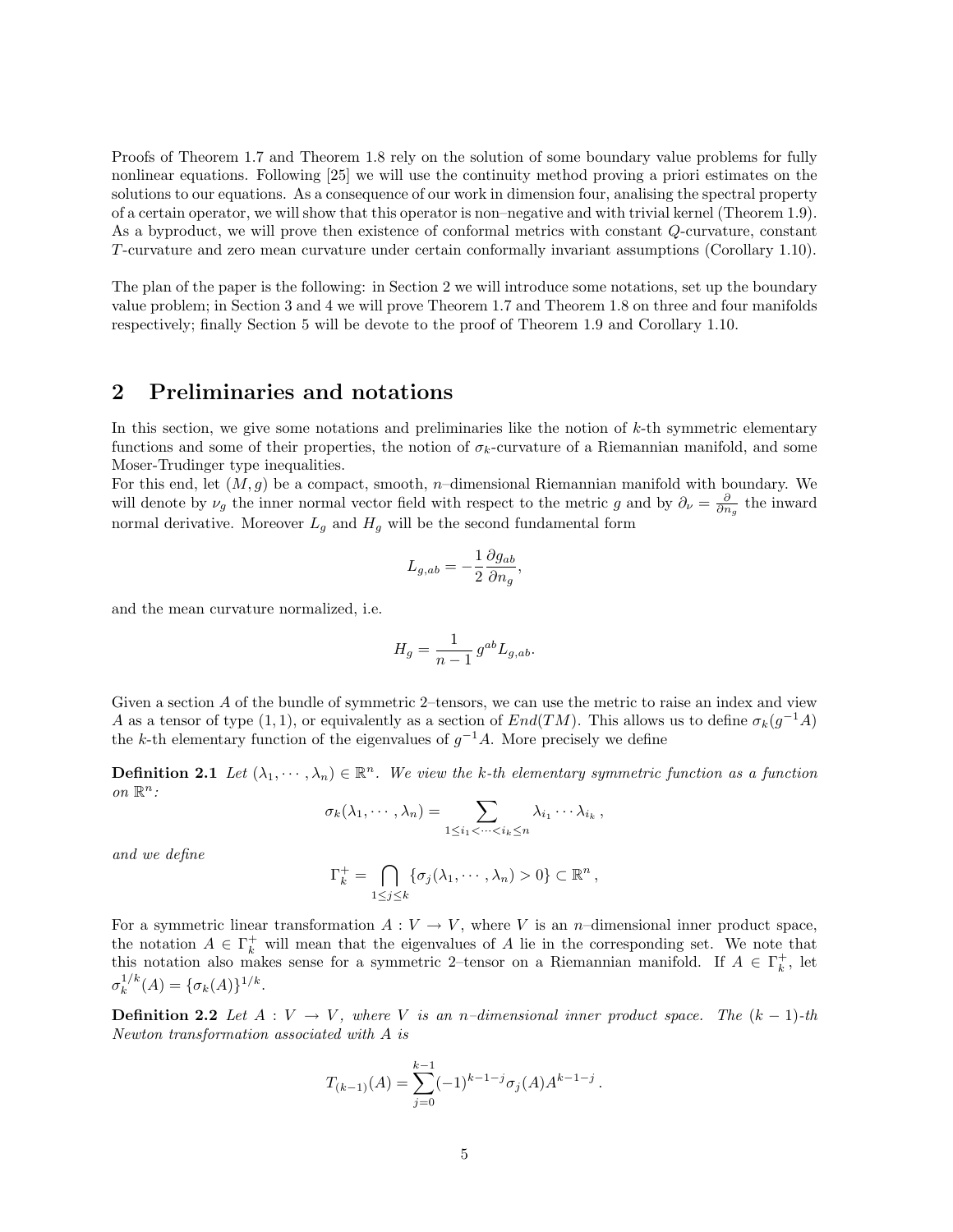Also, for  $t \in \mathbb{R}$  we define the linear transformation

$$
L^{t}(A) = T_{(k-1)}(A) + \frac{1-t}{n-2} \sigma_1(T_{(k-1)}(A)) \cdot I.
$$

We have the following list of properties (the proofs can be found in [8])

**Lemma 2.3** (i)  $\Gamma_k^+$  is an open convex cone with vertex at the origin, and we have the following sequence of inclusions

$$
\Gamma_n^+\subset\Gamma_{n-1}^+\subset\cdots\subset\Gamma_1^+\,.
$$

- (ii) If  $A \in \Gamma_k^+$ , then  $T_{k-1}(A)$  is positive definite. Hence for all  $t \leq 1$ ,  $L^t(A)$  is positive definite.
- (iii) We have the identities

$$
T_{k-1}(A)^{ij} A_{ij} = k \sigma_k(A),
$$
  
\n
$$
T_{k-1}(A)^{ll} = (n - k + 1)\sigma_{k-1}(A).
$$

(iv) If  $A \in \Gamma_k^+$ , then

$$
\sigma_{k-1}(A) \ge \frac{k}{n-k+1} {n \choose k}^{\frac{1}{k}} \sigma_k(A)^{\frac{(k-1)}{k}}.
$$

(v) If A and B are symmetric linear transformations,  $A, B \in \Gamma_k^+$ , then  $\forall \rho \in [0,1]$ ,  $\rho A + (1-\rho)B \in \Gamma_k^+$ , and

$$
\sigma_k^{\frac{1}{k}}(\rho A + (1 - \rho)B) \ge \rho \sigma_k^{\frac{1}{k}}(A) + (1 - \rho) \sigma_k^{\frac{1}{k}}(B).
$$

In particular this gives the concavity of the function  $\sigma_k^{\frac{1}{k}}$  in the cone  $\Gamma_k^+$ .

Next we give a Lemma about the variation of the  $\sigma_k$  functional.

**Lemma 2.4** If  $A : \mathbb{R} \to Hom(V, V)$ , then

$$
\frac{d}{ds}\sigma_k(A)(s) = \sum_{i,j} T_{(k-1)}(A)_{ij}(s) \frac{d}{ds}(A)_{ij}(s),
$$

i.e, the  $(k-1)$ -th Newton transformation is what arises when we differentiate  $\sigma_k$ .

We choose the tensor (here  $t$  is a real number)

$$
A_g^t = \frac{1}{n-2} \left( Ric_g - \frac{t}{2(n-1)} R_g g \right) ,
$$

where  $Ric_g$  and  $R_g$  denote the Ricci and the scalar curvature of g respectively. Note that for  $t = 1$ ,  $A_g^1$ is the classical Schouten tensor, namely  $A_g^1 = A_g := \frac{1}{n-2} \left( Ric_g - \frac{1}{2(n-1)} R_g g \right)$ , (see[1]). Hence, with our notations,  $\sigma_k(g^{-1}A_g^t)$  denotes the k-th elementary symmetric function of the eigenvalues of  $g^{-1}A_g^t$ .

Now, we give a Lemma which shows that metrics  $g_1$ , such that  $A_{g_1}^t$  belong to the positive cone of order 2, verify also additional pointwise algebraic inequalities. More precisely, we have

**Lemma 2.5** If for some metric  $g_1$  on M we have  $A_{g_1}^t \in \Gamma_2^+$ , then

$$
-A_{g_1}^t + \sigma_1(g_1^{-1}A_{g_1}^t)g_1 > 0,
$$
  

$$
A_{g_1}^t + \frac{n-2}{n}\sigma_1(g_1^{-1}A_{g_1}^t)g_1 > 0.
$$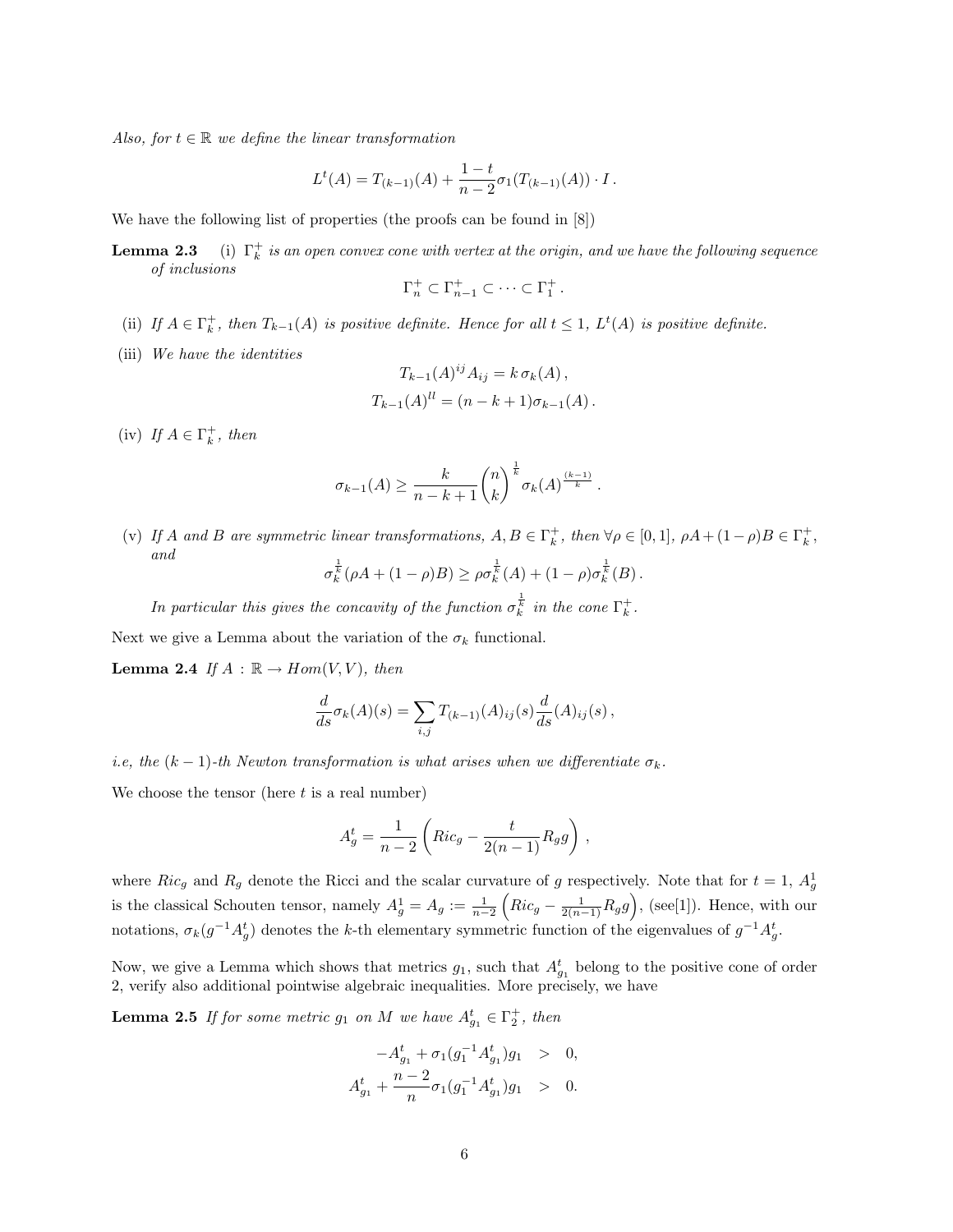We will be concerned with the following equation for a conformal metric  $\tilde{g} = e^{-2u}g$ :

(5) 
$$
\begin{cases} \sigma_k^{1/k}(g^{-1}A_u^t) = fe^{2u} & \text{in } M, \\ \partial_\nu u = 0 & \text{on } \partial M. \end{cases}
$$

where f is a positive function on M. Let  $\sigma_1(g^{-1}A_g^1)$  be the trace of  $A_g^1$  with respect to the metric g. We have the following formula for the transformation of  $A_g^t$  under this conformal change of metric:

(6) 
$$
A_{\tilde{g}}^t = A_g^t + \nabla_g^2 u + \frac{1-t}{n-2} (\Delta_g u) g + du \otimes du - \frac{2-t}{2} |\nabla_g u|_g^2 g.
$$

Since

$$
A_g^t = A_g^1 + \frac{1-t}{n-2} \sigma_1(g^{-1} A_g^1) g,
$$

this formula follows easily from the standard formula for the transformation of the Schouten tensor ([35]):

(7) 
$$
A_{\tilde{g}}^1 = A_g^1 + \nabla_g^2 u + du \otimes du - \frac{1}{2} |\nabla_g u|_g^2 g.
$$

Using this formula we may write  $(5)$  with respect to the background metric  $g$ 

$$
\sigma_k \left( g^{-1} \left( A_g^t + \nabla_g^2 u + \frac{1-t}{n-2} (\Delta_g u) g + du \otimes du - \frac{2-t}{2} |\nabla_g u|_g^2 g \right) \right)^{1/k} = f(x) e^{2u}.
$$

Now, we discuss the ellipticity properties of equation (5).

**Proposition 2.6 (Ellipticity property)** Let  $u \in C^2(M)$  be a solution of equation (5) for some  $t \leq 1$ and let  $\tilde{g} = e^{-2u}g$ . Assume that  $A_{\tilde{g}}^t \in \Gamma_k^+$ . Then the linearized operator at u,  $\mathcal{L}^t: C^{2,\alpha}(M)\cap \{\partial_\nu u = 0 \text{ on } \partial M\} \to C^{\alpha}(M)$ , is elliptic and invertible  $(0 < \alpha < 1)$ .

PROOF. Define the operator

$$
F_t[u, \nabla_g u, \nabla_g^2 u] = \sigma_k(g^{-1}A_{\tilde{g}}^t) - f(x)^k e^{2ku},
$$

so that solutions of the equation (5) are exactly the zeroes of  $F_t$ . Define the function  $u_s = u + s\varphi$ , then the linearization at  $u$  of the operator  $F_t$  is defined by

$$
\mathcal{L}^t(\varphi) = \frac{d}{ds} F_t[u_s, \nabla_g u_s, \nabla_g^2 u_s]\Big|_{s=0}
$$
  
= 
$$
\frac{d}{ds} \left( \sigma_k(g^{-1} A_{\tilde{g}}^t) \right) \Big|_{s=0} - \frac{d}{ds} \left( f(x)^k e^{2ku_s} \right) \Big|_{s=0} .
$$

¿From Lemma 2.4 we have

$$
\frac{d}{ds} \left( \sigma_k(g^{-1} A_{\tilde{g}}^t) \right) \Big|_{s=0} = T_{k-1} (g^{-1} A_{\tilde{g}}^t)_{ij} \frac{d}{ds} \left( (A_{\tilde{g}}^t)_{ij} \right) \Big|_{s=0}
$$

.

We compute

$$
\frac{d}{ds} ((A^t_g)_{ij})\Big|_{s=0} = (\nabla_g^2 \varphi)_{ij} + \frac{1-t}{n-2} (\Delta_g \varphi) g_{ij} - (2-t) \nabla_g u \cdot \nabla_g \varphi g_{ij} + 2du \otimes d\varphi.
$$

Easily we have also

$$
\frac{d}{ds}\left(f(x)^{k}e^{2ku_s}\right)\big)\Big|_{s=0} = 2kf(x)^{k}e^{2ku}\varphi.
$$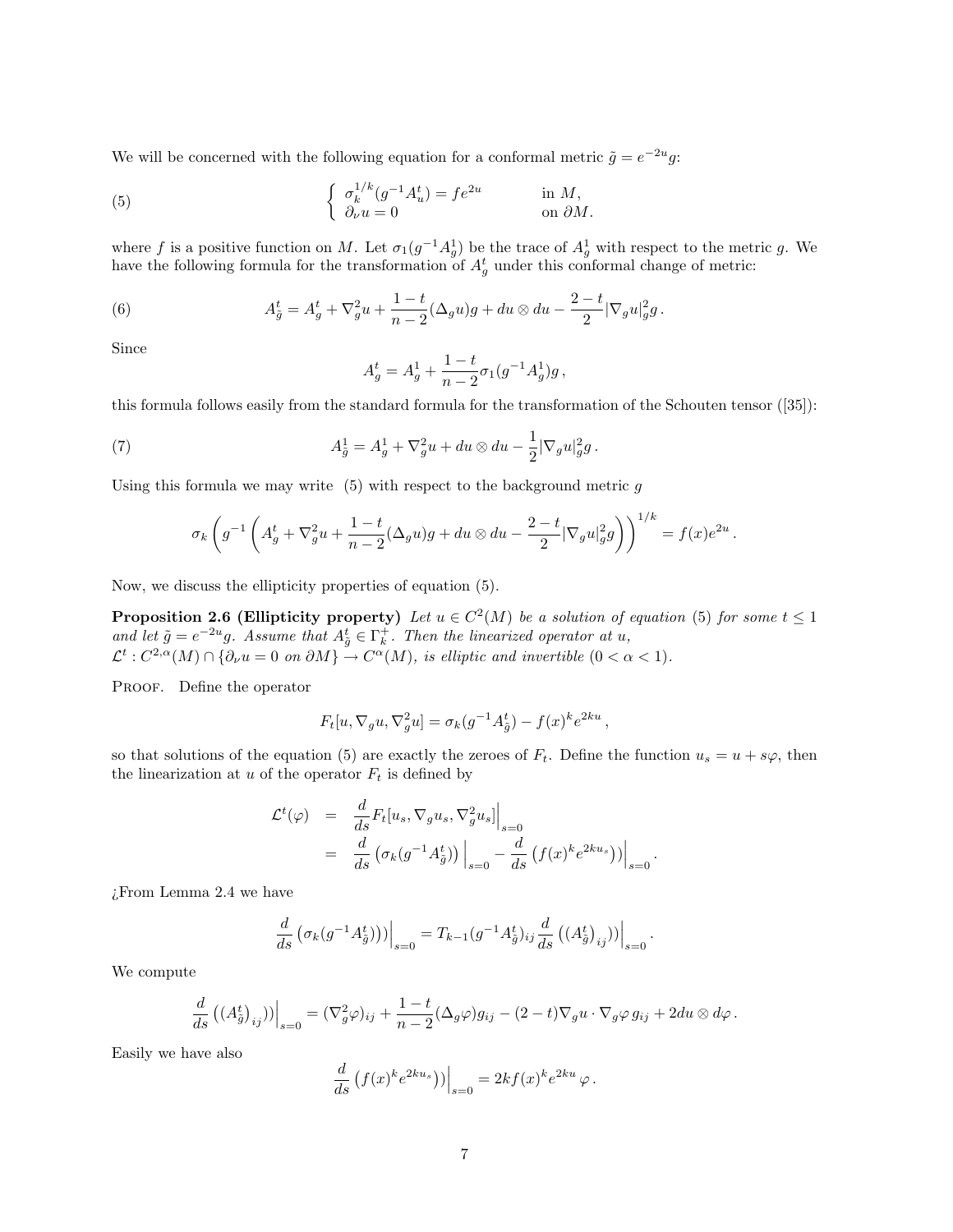Putting all together, we conclude

$$
\mathcal{L}^t(\varphi) = T_{k-1}(g^{-1}A_{\tilde{g}}^t)_{ij} \left( (\nabla_g^2 \varphi)_{ij} + \frac{1-t}{n-2} (\Delta_g \varphi) g_{ij} \right) - 2kf(x)^k e^{2ku} \varphi + \cdots
$$

where the last terms denote additional ones witch are linear in  $\nabla_q \varphi$ . The first term of the linearization is exactly the one defined in 2.2, i.e.

$$
L^{t}(A_{\tilde{g}}^{t})_{ij} = T_{k-1}(A_{\tilde{g}}^{t})_{ij} + \frac{1-t}{n-2}T_{k-1}(A_{\tilde{g}}^{t})_{pp}\,\delta_{ij}.
$$

So finally, we have

$$
\mathcal{L}^t(\varphi) = L^t(A_{\tilde{g}}^t)_{ij} (\nabla_g^2 \varphi)_{ij} - 2kf(x)^k e^{2ku} \varphi + \cdots
$$

Since  $A_{\tilde{g}}^t \in \Gamma_k^+$ , by Lemma 2.3, we have that the tensor  $L^t(A_{\tilde{g}}^t)$  is positive definite. So, the linearized operator at any solution  $u$  must be elliptic. Note also that, by the previous formula, the operator is of the form

$$
\mathcal{L}^t(\varphi) = E(\varphi) - c(x)\varphi \,,
$$

where  $E(\varphi)$  is a second order linear elliptic operator and  $c(x)$  is a strictly positive function on M, since  $c(x) = 2kf(x)^{k}e^{2ku}$  and  $f(x) > 0$ . This allows us to invert this operator between the Hölder spaces  $C^{2,\alpha}(M) \cap \{\partial_{\nu}u = 0$  on  $\partial M\}$  and  $C^{\alpha}(M)$  (see for instance [23]).

Next, we recall some Moser-Trudinger type inequalities which will be used to prove Corollary 1.10.

**Proposition 2.7** Assume  $(M, q)$  is a compact four-dimensional Riemannian manifold with boundary such that  $P_g^{4,3}$  is a non-negative operator with  $Ker P_g^{4,3} \simeq \mathbb{R}$ . Then we have that for all  $\alpha < 16\pi^2$  there exists a constant  $C = C(M, g, \alpha)$  such that

$$
\int_M e^{\frac{\alpha(u-\bar{u})^2}{\left\langle P_g^{4,3}u,u\right\rangle_{L^2(M)}}}dV_g\leq C,
$$

for all  $u \in H_{\frac{\partial}{\partial n}}$ , and hence

$$
\log \int_M e^{4(u-\bar{u})} \le C + \frac{4}{\alpha} \left\langle P_g^{4,3} u, u \right\rangle_{L^2(M)} \quad \forall u \in H_{\frac{\partial}{\partial n}},
$$

where  $\bar{u} = \frac{1}{Vol_g(M)} \int_M u dV_g$ , and  $Vol_g(M) = \int_M dV_g$ .

The latter Proposition can be found in [30] together with its proof. The second inequality that we are going to state is a trace analogue of the previous one. Its proof can be found [31].

**Proposition 2.8** Assume  $P_g^{4,3}$  is a non-negative operator with  $Ker P_g^{4,3} \simeq \mathbb{R}$ . Then we have that for all  $\alpha < 12\pi^2$  there exists a constant  $C = C(M, g, \alpha)$  such that

(8) 
$$
\oint_{\partial M} e^{\frac{\alpha(u-\bar{u}_{\partial M})^2}{\left\langle P_g^{4,3}u,u\right\rangle_{L^2(M,g)}}dS_g \leq C,
$$

for all  $u \in H_{\frac{\partial}{\partial n}}$ , and hence

(9) 
$$
\log \oint_{\partial M} e^{3(u - \bar{u}_{\partial M})} dS_g \leq C + \frac{9}{4\alpha} \left\langle P_g^{4,3} u, u \right\rangle_{L^2(M, g)} \quad \forall u \in H_{\frac{\partial}{\partial n}}
$$

.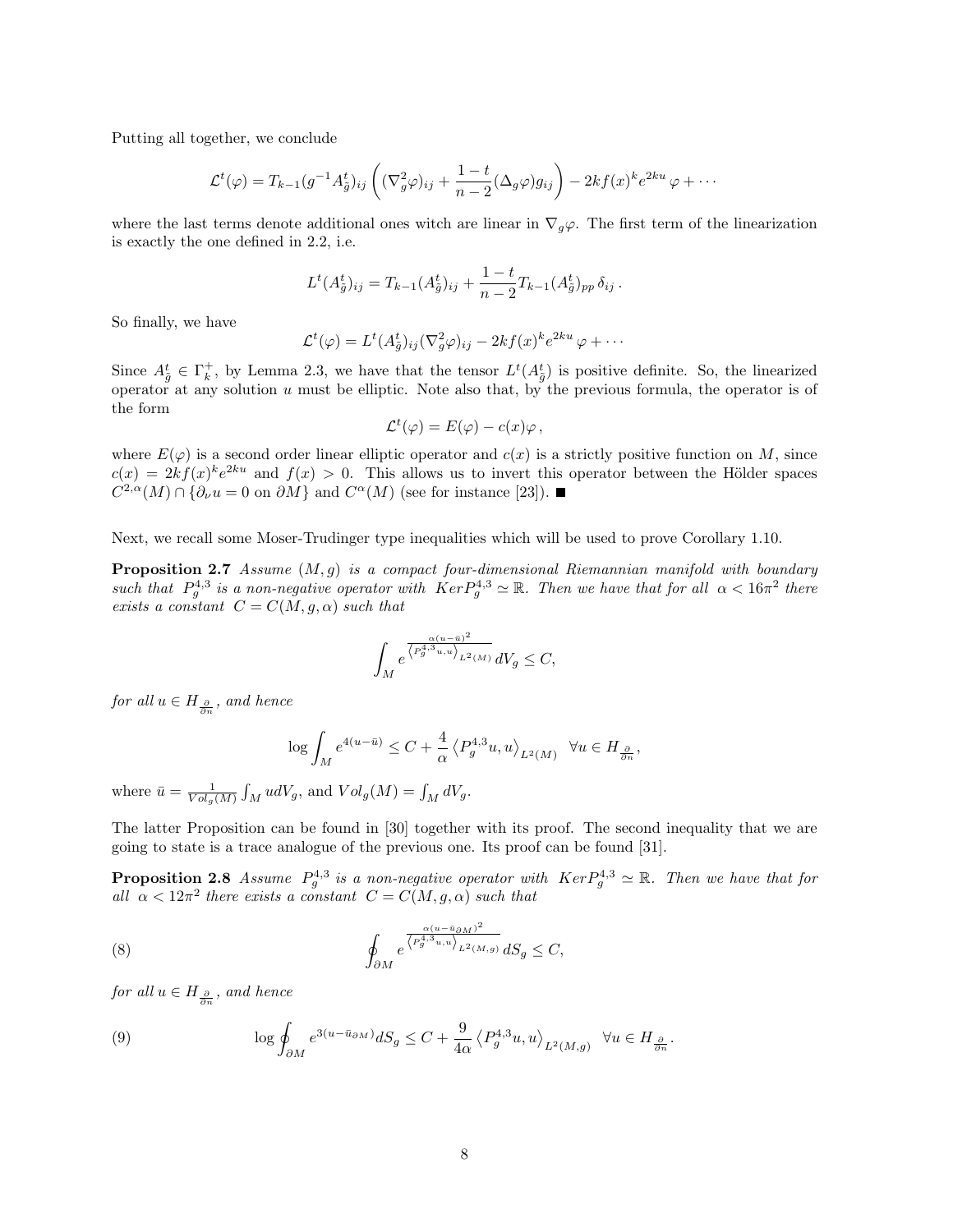where  $\bar{u}_{\partial M} = \frac{1}{Vol_g(\partial M)} \oint_{\partial M} u dS_g$ , and  $Vol_g(\partial M) = \oint_{\partial M} dS_g$ .

Now, we give a Lemma (whose proof can be found in [30]) which will be used together with the above Moser-Trudinger type inequalities in order to prove Corollary 1.10. It says that under the assumptions  $Ker P_g^{4,3} \simeq \mathbb{R}$  and  $P_g^{4,3}$  non-negative, the map

$$
u \in H_{\frac{\partial}{\partial n}} \longrightarrow ||u||_{P_g^{4,3}} = \left\langle P_g^{4,3}u, u \right\rangle_{L^2(M)}^{\frac{1}{2}}
$$

induces an equivalent norm to the standard norm of  $H^2(M)$  on  $\{u \in H_{\frac{\partial}{\partial n}} \bar{u} = 0\}$ . More precisely we have the following

**Lemma 2.9** Suppose  $Ker P_g^{4,3} \simeq \mathbb{R}$  and  $P_g^{4,3}$  non-negative then we have that  $|| \cdot ||_{P_g^{4,3}}$  is an equivalent norm to  $||\cdot||_{H^2}$  on  $\{u \in H_{\frac{\partial}{\partial n}} \ \ \bar{u} = 0\}$ 

Now we give a technical Lemma which will be used to prove the above theorems.

**Lemma 2.10** Let  $(M, g)$  be a compact n-dimensional Riemannian manifold with totally geodesic boundary. Assuming  $u \in C^2(M)$  with  $\frac{\partial u}{\partial n_g} = 0$ , then

$$
\frac{\partial |\nabla_g u|_g^2}{\partial n_g} = 0,
$$

and

$$
A_g(\nu, \nabla_g u) = 0.
$$

PROOF. First of all, using the fact that  $\frac{\partial u}{\partial n_g} = 0$ , we derive

$$
|\nabla_g u|^2 = g^{ab} \partial_a u \partial_b u.
$$

Thus we infer

$$
\frac{\partial(|\nabla_g u|^2)}{\partial n_g} = \frac{\partial g^{ab}}{\partial n_g} \partial_a u \partial_b u + 2g^{ab} \frac{\partial(\partial_a u)}{\partial n_g} \partial_b u.
$$

Next, using the fact that  $L_g = 0$ , one has  $\frac{\partial g^{ab}}{\partial n_g} = 0$ . Moreover from the trivial identity  $\frac{\partial (\partial_a u)}{\partial n_g} = \partial_a \left( \frac{\partial u}{\partial n_g} \right)$ , we infer

$$
\frac{\partial(\partial_a u)}{\partial n_g} = 0.
$$

Thus, we obtain

$$
\frac{\partial (|\nabla_g u|^2)}{\partial n_g}=0.
$$

This prove the first point. For the second one, we have

$$
A_g(\nu, \nabla_g u) = \frac{1}{n-2} \left( Ric_g(\nu, \nabla_g u) - \frac{1}{2(n-1)} R_g \frac{\partial u}{\partial n_g} \right).
$$

Thus, we get

$$
A_g(\nu, \nabla_g u) = \frac{1}{n-2} \operatorname{Ric}_{\nu, a} \partial_a u.
$$

Now using the Codazzi-Mainardi equation, we get

$$
Ric_{\nu,a} = \nabla_b L_{g,ab} - \nabla_a H_g = 0.
$$

So, we obtain.

$$
A_g(\nu, \nabla_g u) = 0.
$$

This completes the proof of the lemma. ■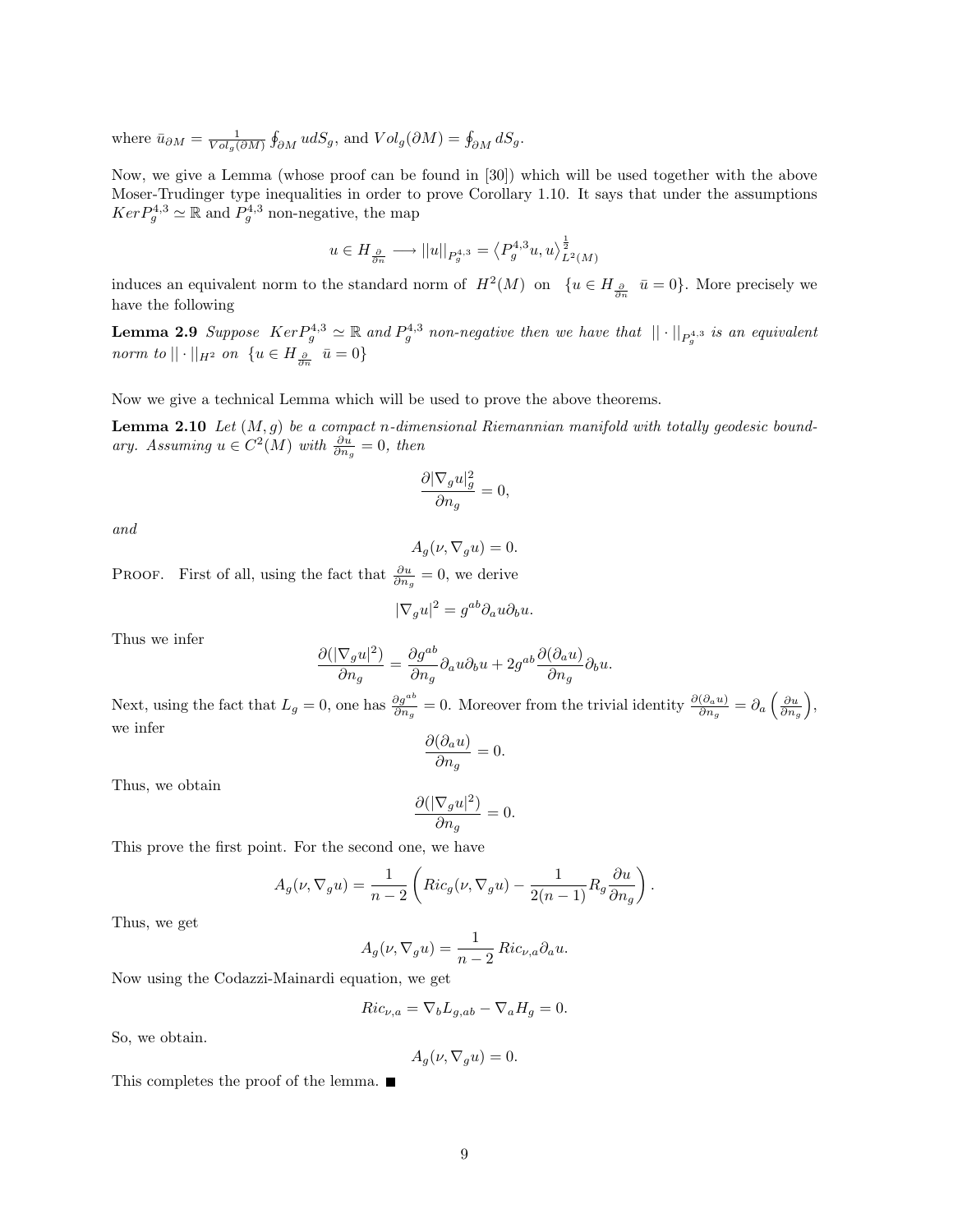## 3 Three manifolds with boundary

In this section, we present the proof of Theorem 1.7. We will prove a more general theorem so that Theorem 1.7 will be a direct corollary. In fact, we have

**Theorem 3.1** Let  $(M, q)$  be a compact three-dimensional Riemannian manifold with totally geodesic boundary and positive scalar curvature.

There exists a positive constant  $C = C(diam(M, g), ||\nabla^2 Rm||)$  such that if

$$
\int_M \sigma_2(g^{-1}A_g^1) dV_g + C\left(\frac{7}{10} - t_0\right) Y(M,[g])^2 > 0,
$$

for some  $t_0\leq 2/3$ , then there exists a conformal metric  $\tilde g=e^{-2u}g$  with  $R_{\tilde g}>0$ ,  $\sigma_2(g^{-1}A_{\tilde g}^{t_0})>0$  pointwise and totally geodesic boundary. Moreover, we have the inequalities

(10) 
$$
(3t_0 - 2)R_{\tilde{g}}\tilde{g} < 6Ric_{\tilde{g}} < 3(2 - t_0)R_{\tilde{g}}\tilde{g}.
$$

Throughout the sequel,  $(M, g)$  will be a compact 3-dimensional Riemannian manifold with totally geodesic boundary and with positive scalar curvature. Since M is compact and  $R_q > 0$ , there exists  $t_0 > \delta > -\infty$ such that  $A_g^{\delta}$  is positive definite (i.e.  $Ric_g - \frac{\delta}{4}R_g g > 0$  on M). Note that  $\delta$  only depends on  $||Rm_g||$ .

For  $t \in [\delta, t_0]$ , consider the path of equations (in the sequel we use the notation  $A_{u_t}^t := A_{g_t}^t$  for  $g_t$  given by  $g_t = e^{-2u_t}g$ 

(11) 
$$
\begin{cases} \sigma_2^{1/2}(g^{-1}A_{u_t}^t) = fe^{2u_t} & \text{in } M, \\ \partial_\nu u_t = 0 & \text{on } \partial M. \end{cases}
$$

where  $f = \sigma_2^{1/2} (g^{-1} A_g^{\delta}) > 0$ . Note that  $u \equiv 0$  is a solution for  $t = \delta$ .

We use the continuity method. Define

$$
\mathcal{S} = \left\{ t \in [\delta, t_0] \mid \exists \text{ a solution } u_t \in C^{2,\alpha}(M) \text{ of (11) with } A^t_{u_t} \in \Gamma_2^+ \right\}.
$$

Clearly, with our choice of f,  $u \equiv 0$  is a solution for  $t = \delta$ . Since  $A_g^{\delta}$  is positive definite, then  $\delta \in \mathcal{S}$ . Hence  $S \neq \emptyset$ . Let  $t \in S$ , and  $u_t$  be a solution. By Proposition 2.6, the linearized operator at  $u_t$ ,  $\mathcal{L}^t: C^{2,\alpha}(M)\cap \{\partial_\nu u=0\ \text{on}\ \partial M\}\to C^{\alpha}(M)$ , is invertible. The implicit function theorem tells us that  $\mathcal S$ is open. To prove that S is close we need to establish a priori  $C^{2,\alpha}$  estimates for solutions of the equation (11). To do this, we start by proving an upper bound estimate for solutions of (11).

**Proposition 3.2 (Upper bound)** Let  $u_t \in C^2(M)$  be a solution of (11) for some  $t \in [\delta, t_0]$ . If  $g_t = e^{-2u_t} g \in \Gamma_2^+$ , then  $u_t \leq \overline{\delta}$ , where  $\overline{\delta}$  depends only on  $\|Rm_g\|$ .

PROOF. From Lemma 2.3 (iv), we have  $\sqrt{3}\sigma_2^{1/2} \leq \sigma_1$ , so for all  $p \in M$ 

$$
\sqrt{3} f e^{2u_t} \le \sigma_1(g^{-1} A_{u_t}^t).
$$

Let  $p \in M$  be a maximum of  $u_t$ . Since the gradient terms vanish at p (this is true also if  $p \in \partial M$ , since  $\partial_{\nu}u_t = 0$  on  $\partial M$ ) we have  $(\Delta u_t)(p) \leq 0$ . Then, using (6), we have

$$
\sqrt{3}f(p)e^{2u_t(p)} \leq \sigma_1(g^{-1}A_{u_t}^t)(p)
$$
  
=  $\sigma_1(g^{-1}A_g^t)(p) + (4-3t)(\Delta u_t)(p)$   
 $\leq \sigma_1(g^{-1}A_g^t)(p)$   
 $\leq \sigma_1(g^{-1}A_g^{\delta})(p).$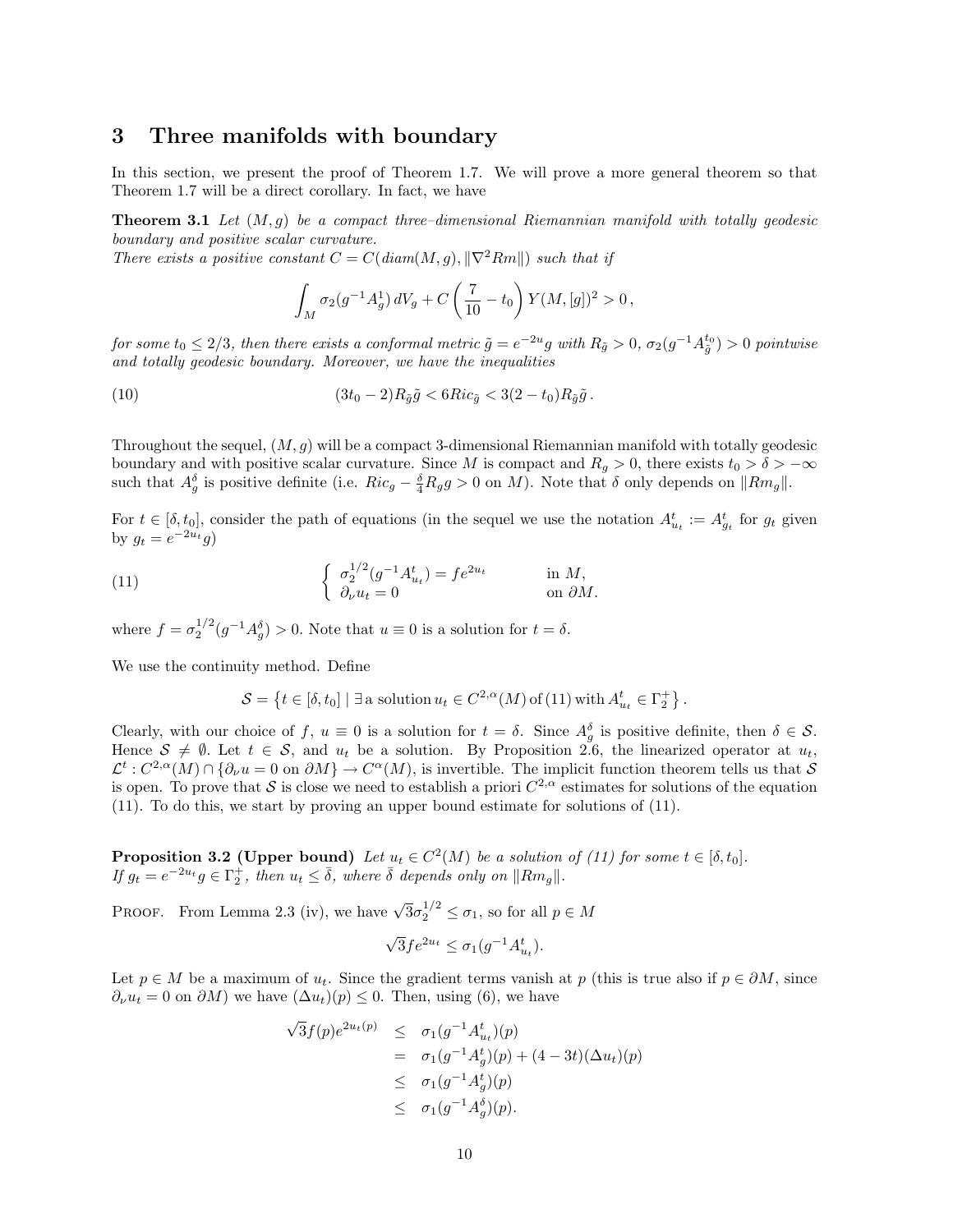Since M is compact, we have  $u_t < \overline{\delta}$ , for some  $\overline{\delta}$  depending only on  $\|Rm_{\sigma}\|$ .

Next, we are going to show that solutions of (11) which verify upper-bound estimates enjoy also gradient ones

**Proposition 3.3 (Gradient estimate)** Let  $u_t \in C^3(M)$  be a solution of (11) for some  $\delta \le t \le t_0$ . Assume that  $u_t \leq \bar{\delta}$ . Then  $\|\nabla_g u\|_{g,\infty} < C_1$ , where  $C_1$  depends only on  $\|\nabla Rm_g\|$  and  $\bar{\delta}$ .

**PROOF.** Let  $H := |\nabla_g u|_g^2$ . If the maximum of H is in the interior, then  $\nabla_g H = 0$  and  $\nabla_g^2 H$  is negative semi-definite. If the maximum of H is at the boundary, then by Lemma 2.10,  $\frac{\partial H}{\partial n_g} = 0$ . Thus, we also have that  $\nabla_g H = 0$  and  $\nabla_g^2 H$  is negative semi-definite. Interior gradient estimates for equation (11) were proved in [25] (Proposition 4.1). We remark that the same proof works for boundary gradient estimates. The reason is that, as we showed, at the maximal point once we have  $\nabla_g H = 0$  and  $\nabla_g^2 H$  is negative semi-definite, then the rest of computations in [25] is the same regardless of the point being in the interior or on the boundary.

As we proved before, there exist two constants  $\delta$  and  $C_1$  depending only on  $\|\nabla Rm_q\|$  such that all solutions of (11) for some  $\delta \le t \le t_0$ , satisfying  $u_t \le \overline{\delta}$  satisfy  $\|\nabla_g u\|_{\infty} < C_1$ . Consider now the following quantity:

$$
I(M, \partial M, g) := \inf_{g' = e^{-2\varphi}g, \ |\nabla_g \varphi| \leq C_1, \ H_{g'} = 0} \left( \int_M R_{g'}^2 e^{-\varphi} dV_{g'} \right).
$$

We let, for  $g' = e^{-2\varphi}g$ 

$$
i(g') := \int_M R_{g'}^2 e^{-\varphi} dV_{g'}.
$$

As one can easily check, if two metrics  $g_1$  and  $g_2$  are homothetic, then  $i(g_1) = i(g_2)$ . So, we have

$$
I(M, \partial M, g) = \inf_{g' = e^{-2\varphi}g, \ Vol'_g(M) = 1 \text{ and } |\nabla_g \varphi|_g \leq C_1, \ H_{g'} = 0} \left( \int_M R_{g'}^2 e^{-\varphi} dV_{g'} \right).
$$

Concerning  $I(M, \partial M, g)$ , we have the following Lemma.

**Lemma 3.4** There exists a positive constant  $C = C(||\nabla Rm_q||)$  such that

$$
I(M, \partial M, g) \ge C \left( Y(M, \partial M, [g]) \right)^2.
$$

PROOF. As we have seen

$$
I(M, \partial M, g) = \inf_{g' = e^{-2\varphi}g, \ Vol'_g(M) = 1 \text{ and } |\nabla_g \varphi|_g \leq C_1, \ H_{g'} = 0} \left( \int_M R_g^2 \cdot e^{-\varphi} \, dV_{g'} \right).
$$

Take  $\varphi \in C^{\infty}(M)$  such that, for  $g' = e^{-2\varphi}g$ ,  $Vol_g'(M) = 1$  and such that  $|\nabla_g \varphi|_g \leq C_1$  where  $C_1$  is given by Proposition 3.3. Since  $Vol'_g(M) = 1$ , if p is a point where  $\varphi$  attains its minimum we have

$$
e^{-3\varphi(p)}Vol_g(M) \ge 1,
$$

and then, there exists  $C_0$  depending only on  $(M, g)$  such that  $\varphi(p) \leq C_0$ . Now, using the mean value theorem, it follows since  $|\nabla_g \varphi|_g$  is controlled by a constant depending only on  $(M, g)$ , that max  $\varphi \leq C'_0$ where  $C'_0$  depends only on  $(M, g)$ . Using this, we clearly have that

$$
\int_M R_{g'}^2 e^{-\varphi} \, dV_{g'} \ge e^{-C'_0} \int_M R_{g'}^2 \, dV_{g'}.
$$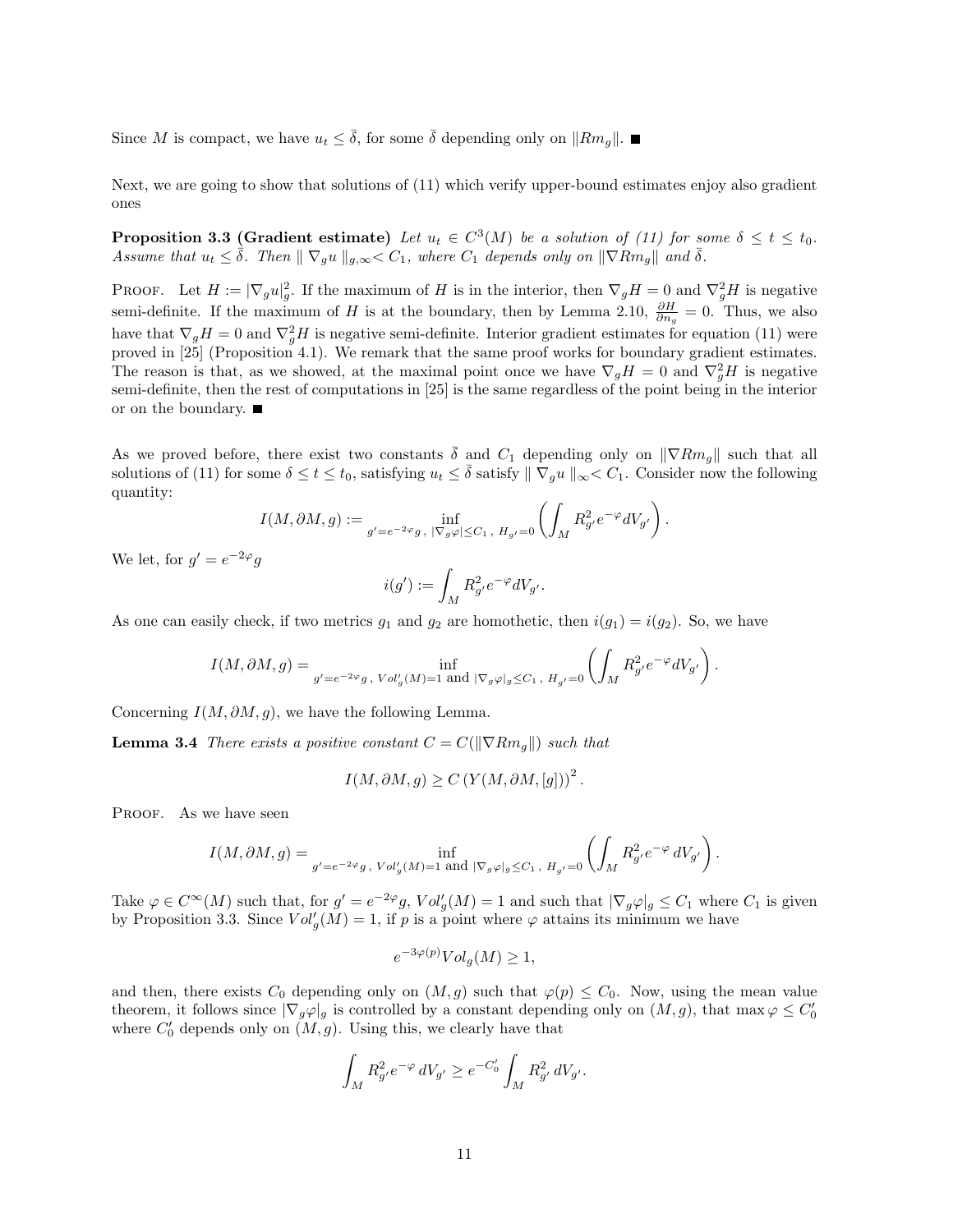Using Hölder inequality and the definition of the Yamabe invariant, since  $H_{g'} = 0$ , we get (recall that  $Vol'_g(M) = 1$ 

$$
\int_M R_{g'}^2 \, dV_{g'} \geq \left( Y(M, \partial M, [g]) \right)^2,
$$

and then  $I(M, \partial M, g) \geq e^{-C_0'} (Y(M, \partial M, [g]))^2$ . This ends the proof.

We will prove a lower bound for a solution to the equation (11) following section 3 in [9]. Since we are dealing with manifolds with boundary we have to compute the conformal deformation of the integral of  $\sigma_2$  in this context. Here is the formula

**Lemma 3.5** For a conformal metric  $\tilde{g} = e^{-2u}g$ , we have the following integral transformation

$$
\int_M \sigma_2(\tilde{g}^{-1}A_{\tilde{g}}^1)e^{-4u} dV_g = \int_M \sigma_2(g^{-1}A_g^1) dV_g + \frac{1}{8} \int_M R_g |\nabla_g u|_g^2 dV_g - \frac{1}{4} \int_M |\nabla_g u|_g^4 dV_g
$$
  
\n
$$
+ \frac{1}{2} \int_M \Delta_g u |\nabla_g u|_g^2 dV_g - \frac{1}{2} \int_M A_g^1(\nabla_g u, \nabla_g u) dV_g
$$
  
\n
$$
+ \frac{1}{4} \oint_{\partial M} \partial_\nu u (R_g + 2\Delta_g u - 2|\nabla_g u|_g^2) dS_g
$$
  
\n
$$
- \oint_{\partial M} A_g^1(\nu, \nabla_g u) dS_g - \frac{1}{4} \oint_{\partial M} \partial_\nu |\nabla_g u|_g^2 dS_g.
$$

In particular, if the boundary of M is totally geodesic and  $\partial_{\nu}u = 0$ , we get

$$
\int_{M} \sigma_{2}(\tilde{g}^{-1}A_{\tilde{g}}^{1})e^{-4u} dV_{g} = \int_{M} \sigma_{2}(g^{-1}A_{g}^{1}) dV_{g} + \frac{1}{8} \int_{M} R_{g} |\nabla_{g} u|_{g}^{2} dV_{g} - \frac{1}{4} \int_{M} |\nabla_{g} u|_{g}^{4} dV_{g} \n+ \frac{1}{2} \int_{M} \Delta_{g} u |\nabla_{g} u|_{g}^{2} dV_{g} - \frac{1}{2} \int_{M} A_{g}^{1} (\nabla_{g} u, \nabla_{g} u) dV_{g}.
$$

PROOF. For the computations, we will follow section 3 in [9]. The final formula will be the same as in [9], but with some extra terms coming from the boundary.

Denote 
$$
\tilde{\sigma}_1 = \sigma_1(\tilde{g}^{-1}A_{\tilde{g}}^1), \sigma_1 = \sigma_1(g^{-1}A_g^1), \tilde{\sigma}_2 = \sigma_2(\tilde{g}^{-1}A_{\tilde{g}}^1), \sigma_2 = \sigma_2(g^{-1}A_g^1).
$$
 We have  

$$
2\tilde{\sigma}_2 = \tilde{\sigma}_1^2 - |A_{\tilde{g}}^1|_{\tilde{g}}^2.
$$

By equation (7), we have

$$
\tilde{\sigma_1}e^{-2u} = \sigma_1 + \Delta_g u - \frac{1}{2}|\nabla_g u|_g^2,
$$

so

$$
\tilde{\sigma_1}^2 e^{-4u} = \sigma_1^2 + (\Delta_g u)^2 + \frac{1}{4} |\nabla_g u|^4_g + 2\sigma_1 \Delta_g u - \Delta_g u |\nabla_g u|^2_g - \sigma_1 |\nabla_g u|^2_g.
$$

After an easy computation, we get

$$
\begin{array}{rcl} |A_{\bar{g}}^{1}|_{\tilde{g}}^{2} \; e^{-4u} & = & |A_{g}^{1}|_{g}^{2} + |\nabla^{2}_{g}u|_{g}^{2} + \dfrac{3}{4} |\nabla_{g}u|_{g}^{4} - \sigma_{1} |\nabla_{g}u|_{g}^{2} - \Delta_{g}u |\nabla_{g}u|_{g}^{2} + \\ & & + 2 (A_{g}^{1})_{ij} \nabla^{2}_{g}{}^{ij}u + 2 (A_{g}^{1})_{ij} \nabla^{i}_{g}u \nabla^{j}_{g}u + 2 \nabla^{2}_{g}{}_{ij}u \nabla^{i}_{g}u \nabla^{j}_{g}u \, . \end{array}
$$

Putting all together, we obtain

$$
\begin{array}{rcl} 2\tilde{\sigma_2} e^{-4u} & = & 2\sigma_2 + (\Delta_g u)^2 - |\nabla_g^2 u|_g^2 - \frac{1}{2} |\nabla_g u|_g^4 + 2\sigma_1 \Delta_g u \\ & & - 2 (A_g^1)_{ij} \nabla_g^{2\,ij} u - 2 (A_g^1)_{ij} \nabla_g^i u \nabla_g^j u - 2 \nabla_g^2{}_{ij} u \nabla_g^i u \nabla_g^j u \, . \end{array}
$$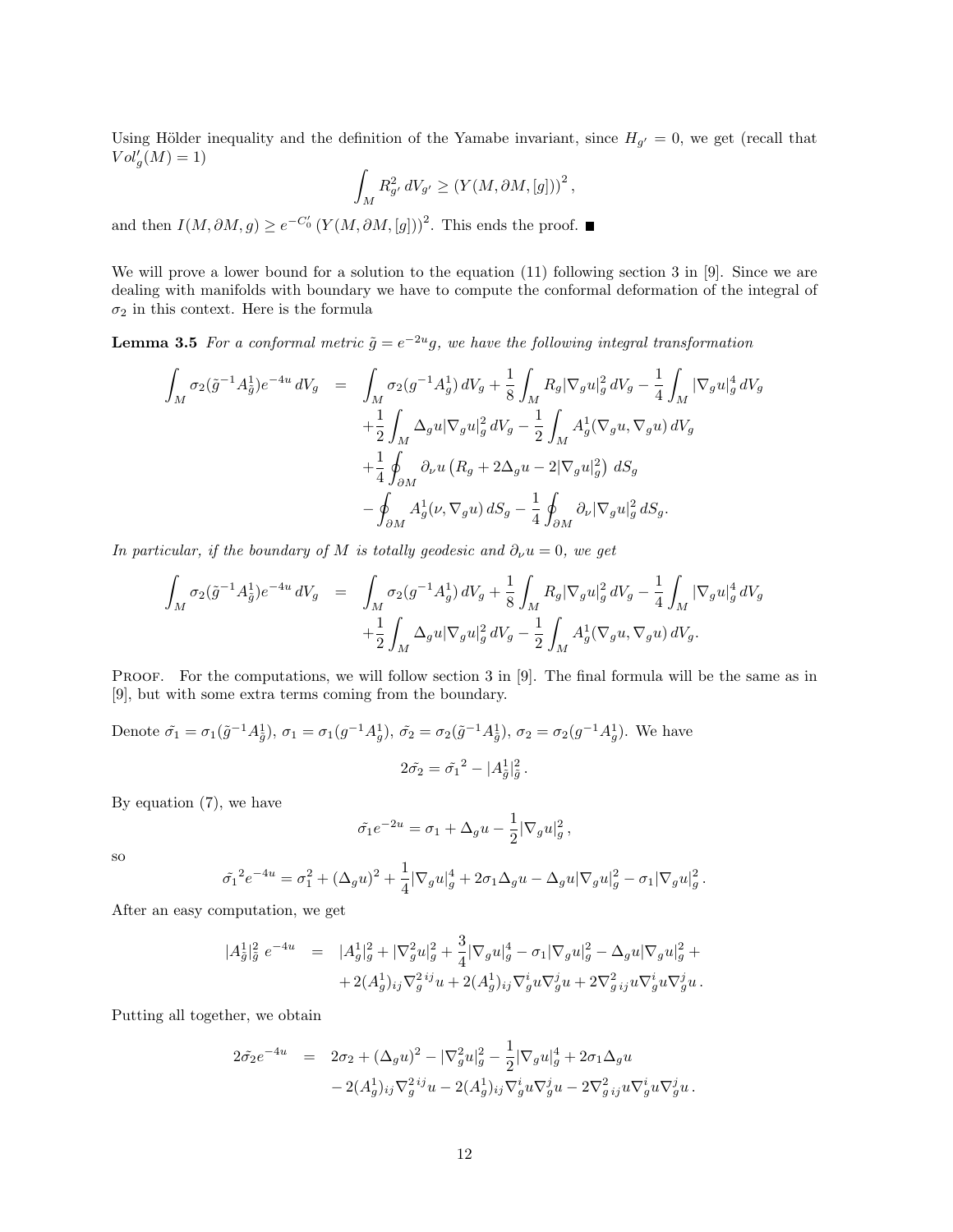Now, by simple computation, we have the following identities

$$
-2\int_M (A_g^1)_{ij} \nabla_g^{2\,ij} u \, dV_g = -2\int_M \sigma_1 \Delta_g u \, dV_g + 2\oint_{\partial M} \partial_\nu u \, \sigma_1 \, dS_g - 2\oint_{\partial M} A_g^1(\nu, \nabla_g u) \, dS_g\,,
$$
  

$$
-2\int_M \nabla_{ij}^2 u \nabla_g^i u \nabla_g^j u \, dV_g = \int_M \Delta_g u |\nabla_g u|_g^2 \, dV_g - \oint_{\partial M} \partial_\nu u |\nabla_g u|_g^2 \, dS_g\,,
$$

where we integrated by parts and we used the Schur's lemma,

$$
2\nabla_g^j(Ric_g)_{ij} = \nabla_i R_g \,,
$$

for the first identity. Finally we get

$$
2\int_M \tilde{\sigma_2} e^{-4u} dV_g = 2\int_M \sigma_2 dV_g
$$
  
+ 
$$
\int_M \left[ (\Delta_g u)^2 - |\nabla_g^2 u|_g^2 - \frac{1}{2} |\nabla_g u|_g^4 + \Delta_g u |\nabla_g u|_g^2 - 2A_g^1 (\nabla_g u, \nabla_g u) \right] dV_g
$$
  
+ 
$$
\oint_{\partial M} \partial_\nu u \left( \frac{1}{2} R_g - 2A_g^1 (\nu, \nabla_g u) - |\nabla_g u|_g^2 \right) dS_g,
$$

Now, integrating the Bochner formula

$$
\frac{1}{2}\Delta_g|\nabla_g u|_g^2 = |\nabla_g^2 u|_g^2 + Ric_g(\nabla_g u, \nabla_g u) dV_g + \nabla_i u, \nabla^i(\Delta_g u) ,
$$

we get

$$
\frac{1}{2} \oint_{\partial M} \partial_{\nu} |\nabla_g u|_g^2 dS_g = \int_M \left[ |\nabla_g^2 u|_g^2 - (\Delta_g u)^2 + Ric_g(\nabla_g u, \nabla_g u) \right] dV_g + \oint_{\partial M} \partial_{\nu} u \Delta_g u dS_g
$$

Using the definition of the Schouten tensor  $A_g^1$ , we get the first point of the lemma.

Now, if the boundary is totally geodesic and  $\partial_{\nu}u = 0$  on  $\partial M$ , then by Lemma 2.10 we have that all the boundary terms must vanish. Thus the second point of the lemma is proved. This completes the proof.

Since  $(M, g)$  has totally geodesic boundary, the boundary terms don't effect the conformal transformation of the integral of  $\sigma_2$ . Hence, following section 3 in [9] and using Lemma 3.4, we obtain the lower bound.

**Proposition 3.6 (Lower Bound)** Assume that for some  $t \in [\delta, t_0]$ ,  $t_0 \leq 2/3$ , the following estimate holds

(12) 
$$
\int_M \sigma_2(g^{-1}A_g^1) dV_g + C\left(\frac{7}{10} - t\right) (Y(M, \partial M, [g])^2 = \mu_t > 0,
$$

for some C depending only on  $\|\nabla Rm_g\|$ . Then there exists  $\underline{\delta}$  depending only on diam<sub>g</sub>(M) and  $\|\nabla Rm_g\|$ such that if  $u_t \in C^2(M)$  is a solution of (11) and if  $A_{u_t}^t \in \Gamma_2^+$  then  $u_t \geq \underline{\delta}$ .

We have the following  $C^{2,\alpha}$  estimate for solutions of the equation (11).

**Proposition 3.7** ( $C^{2,\alpha}$  estimate) Let  $u_t \in C^4(M)$  be a solution of (11) for some  $\delta \le t \le t_0$ ,  $t_0 \le 2/3$ ,  $satisfying \underline{\delta} < u_t < \overline{\delta}$ , and  $\| \nabla u_t \|_{g,\infty} < C_1$ . Then, if  $A_{u_t}^t \in \Gamma_2^+$ , for  $0 < \alpha < 1$ ,  $\| u_t \|_{C^2, \alpha} \leq C_2$ , where  $C_2$ depends only on  $\underline{\delta}, \overline{\delta}, C_1$  and  $\|\nabla^2 Rm_g\|$ .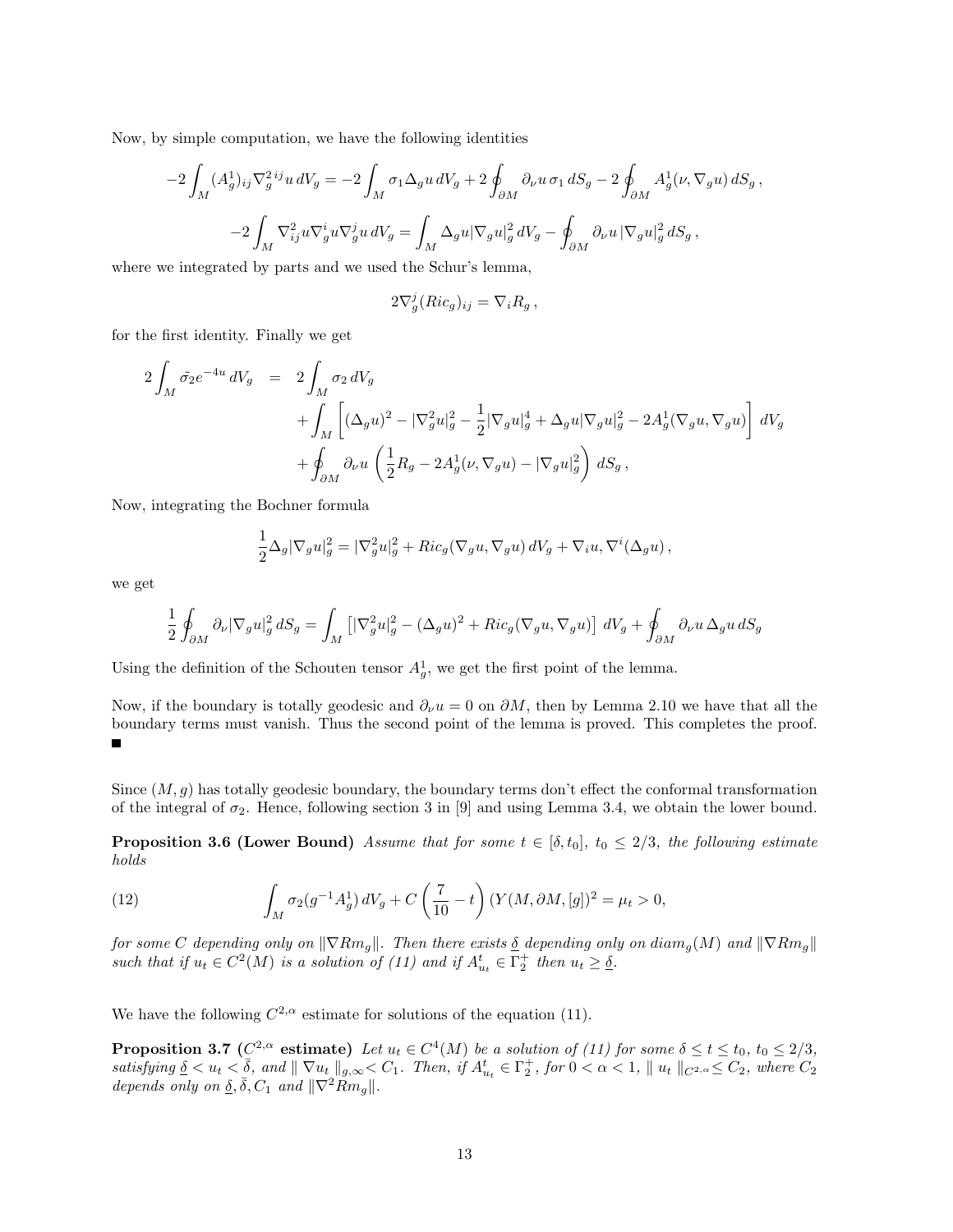PROOF. The interior  $C^2$  estimate follows from the work of Chen [11] and the boundary  $C^2$  estimate follows from Theorem 6 (b) in [12]. With the  $C^2$  estimate at hand, we obtain high-order estimate (in particular  $C^{2,\alpha}$  one) from the works of Evans [19], Krylov [27] and Lions-Trudinger [28].

Since we proved  $C^{2,\alpha}$  estimates for solutions of the equation (11), by the classical Ascoli-Arzela's Theorem, we have that S is closed, therefore  $S = [\delta, t_0]$ . In particular  $t_0 \in S$ . Hence the metric

 $\tilde{g} = e^{-2u_{t_0}}g$  then satisfies  $\sigma_2(A_{\tilde{g}}^{t_0}) > 0$ ,  $R_{\tilde{g}} > 0$  and  $L_{\tilde{g}} = 0$ . Furthermore, by Lemma 2.5 we have that the metric  $\tilde{g}$  satisfies

(13) 
$$
(3t_0 - 2)R_{\tilde{g}}\tilde{g} < 6Ric_{\tilde{g}} < 3(2 - t_0)R_{\tilde{g}}\tilde{g}.
$$

Hence the proof of Theorem 3.1 is complete.

Now we are going to give the proof of Theorem 1.7.

PROOF of Theorem 1.7

First of all from  $R_g > 0$  and  $L_g = 0$ , we infer  $Y(M, \partial M, [g]) > 0$ . On the other hand, one can easily check that

$$
\sigma_2(g^{-1}A_g) = \frac{3}{16}|R_g|^2 - \frac{1}{2}|Ric_g|^2.
$$

Thus, we have  $\int_M \sigma_2(g^{-1}A_g) \geq 0$  is equivalent to  $\int_M |Ric_g|^2 dV_g \leq \frac{3}{8} \int_M |R_g|^2 dV_g$ . Hence we can apply Theorem 3.1 with  $t_0 = \frac{2}{3}$  and get the existence of a metric  $\tilde{g}$  conformal to g such that  $Ric_{\tilde{g}} > 0$  and  $L_{\tilde{g}} = 0$ . Hence appealing to Theorem 1.5, we have the proof of Theorem 1.7 is complete.

## 4 Four manifolds with boundary

In this section, we give the proof of Theorem 1.8. As for the case of 3-manifolds, we are going to prove a more general theorem from which Theorem 1.8 becomes a direct application.

**Theorem 4.1** Let  $(M, q)$  be a compact four-dimensional Riemannian manifold with umbilic boundary and  $0 \leq \alpha \leq 1$ . If  $Y(M, \partial M, [g]) > 0$ , and

$$
\frac{1}{2}\kappa_{(P^4,P^3)}-\frac{\alpha}{16}\int_M |W_g|^2_g\,dV_g+\frac{1}{24}(1-t_0)(2-t_0)Y(M,\partial M,[g])^2>0\,,
$$

for some  $t_0 \leq 1$ , then there exists a conformal metric  $\tilde{g} = e^{-2u}g$  whose curvature satisfies

$$
R_{\tilde{g}} > 0
$$
,  $\sigma_2(\tilde{g}^{-1}A_{\tilde{g}}^{t_0}) - \frac{\alpha}{16}|W_{\tilde{g}}|_{\tilde{g}}^2 > 0$ , and  $H_{\tilde{g}} = 0$ .

This implies the pointwise inequalities

$$
(t_0 - 1)R_{\tilde{g}}\tilde{g} < 2Ric_{\tilde{g}} < (2 - t_0)R_{\tilde{g}}\tilde{g}.
$$

Throughout the sequel,  $(M, g)$  will be a compact 4-dimensional Riemannian manifold with umbilic boundary and with positive Yamabe invariant  $Y(M, \partial M, [g])$ . Since all the hypothesis on the metric g are conformally invariant, then by a result of Escobar, see [18], we can choose in the conformal class the Yamabe metric, i.e. a metric with positive constant scalar curvature and zero mean curvature. Moreover, since umbilicity is also conformally invariant, we have that the boundary must be totally geodesic. Hence, from now on,  $(M, q)$  will be a compact four–manifold with totally geodesic boundary, positive constant scalar curvature and satisfying the integral pinching condition.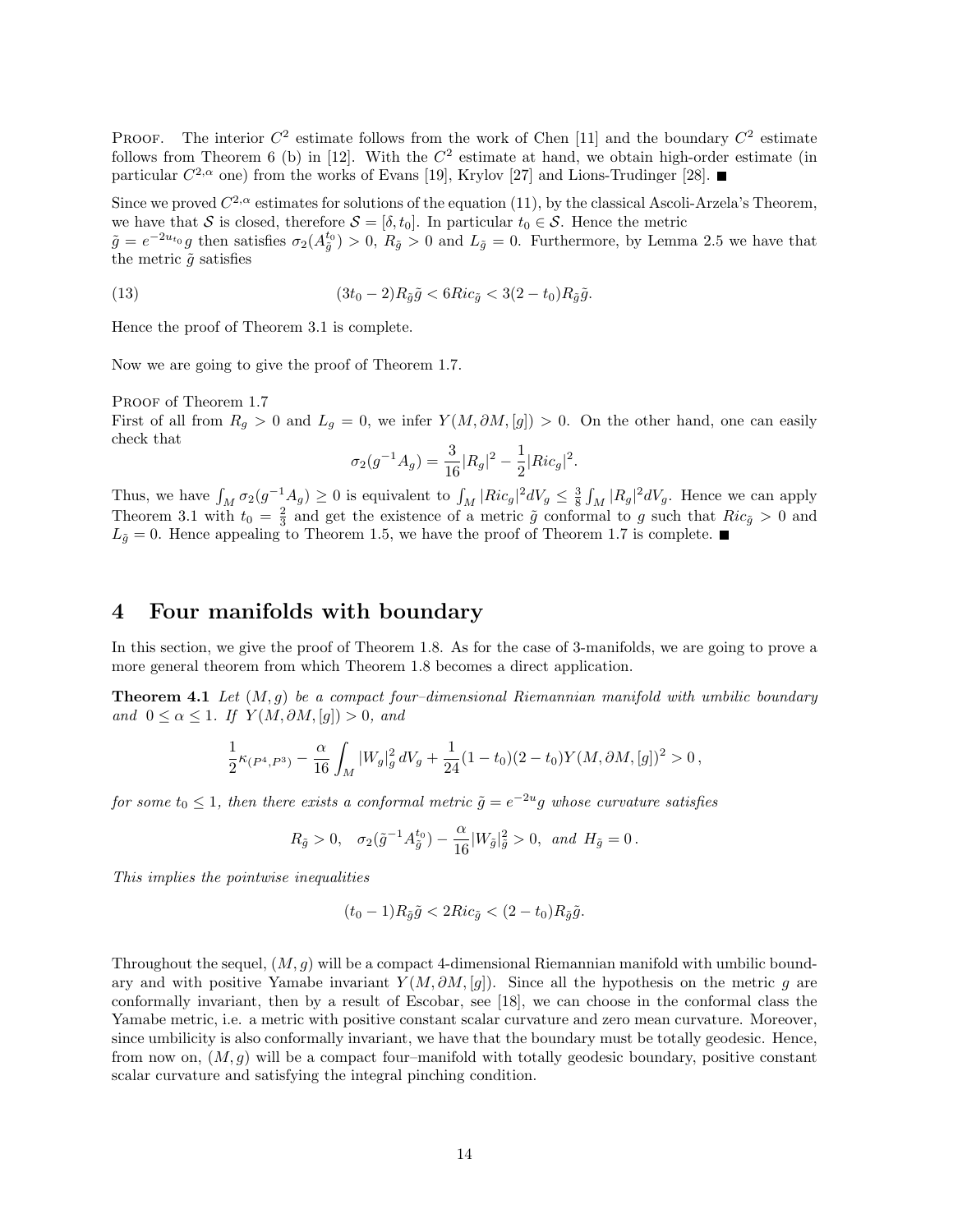On the other hand, since M is compact and  $R_g > 0$ , there exist  $t_0 > \delta > -\infty$ ,  $\delta < 0$  such that  $A_g^{\delta}$  is positive definite (i.e.  $Ric - \frac{\delta}{6}R > 0$  on M). Moreover we can choose  $\delta$  so small such that

$$
\sigma_2^{1/2}(g^{-1}A_g^{\delta})-\frac{\sqrt{\alpha}}{4}|W_g|_g>0\,.
$$

Note that  $\delta$  depends only on  $\|Rm\|$ .

Now we define a subclass of the positive cone of order 2 which will be useful in our arguments

**Definition 4.2** For a conformal metric  $\tilde{g} = e^{-2u}g$ , we define the set

$$
\Lambda_{\tilde{g}}^{+} = \left\{ t \in [\delta, t_0] \mid A_{\tilde{g}}^t \in \Gamma_2^+ \text{ and } \sigma_2^{1/2} (g^{-1} A_{\tilde{g}}^t) - \frac{\sqrt{\alpha}}{4} |W_g|_g > 0 \right\} \, .
$$

In particular if  $t \in \Lambda_{\tilde{g}}^+$  then  $A_{\tilde{g}}^t \in \Gamma_2^+$ .

We point out that  $\delta \in \Lambda_g^+$ .

For  $t \in [\delta, t_0]$ , consider the path of equations (in the sequel we use the notation  $A_{u_t}^t := A_{g_t}^t$  for  $g_t$  given by  $g_t = e^{-2u_t}g$ 

(14) 
$$
\begin{cases} \sigma_2^{1/2}(g^{-1}A_{u_t}^t) - \frac{\sqrt{\alpha}}{4}|W_g|_g = fe^{2u_t} & \text{in } M, \\ \partial_\nu u = 0 & \text{on } \partial M. \end{cases}
$$

where  $f(x) = \sigma_2^{1/2} (g^{-1} A_g^{\delta}) - \frac{\sqrt{\alpha}}{4}$  $\frac{\partial}{4}|W_g|_g > 0$ . Note that  $u \equiv 0$  is a solution of (14) for  $t = \delta$ .

As for the tree-dimensional case, we use the continuity method. Define

$$
\mathcal{S} = \left\{ t \in [\delta, t_0] \mid \exists \text{ a solution } u_t \in C^{2,\alpha}(M) \text{ of (14) with } t \in \Lambda_{u_t}^+ \right\}.
$$

Clearly, with our choice of f,  $u \equiv 0$  is a solution for  $t = \delta$ . Since  $\delta \in \Lambda_g^+$ , then  $\delta \in \mathcal{S}$ . Hence, we have  $S \neq \emptyset$ . Let  $t \in S$ , and  $u_t$  be a solution. By Proposition 2.6, the linearized operator at  $u_t$ ,  $\mathcal{L}^t$ :  $C^{2,\alpha}(M) \cap \{\partial_\nu u = 0 \text{ on } \partial M\} \to C^{\alpha}(M)$ , is invertible (note that the additional term in the right hand side of the equation does not effect linearization). The implicit function theorem tells us that  $S$  is open. To prove that S is close we need to establish a priori  $C^{2,\alpha}$  estimates for solutions of the equation (14). To do so, we start by establishing upper-bound estimate as for the case of 3-manifolds.

**Proposition 4.3 (Upper bound)** Let  $u_t \in C^2(M)$  be a solution of (14) for some  $t \in [\delta, t_0]$ , with  $t \in \bar{\Lambda}_{u_t}^+$ . Then  $u_t \leq \bar{\delta}$ , where  $\bar{\delta}$  depends only on  $\|\hat{Rm}_g\|$ .

PROOF. From Lemma 2.3 (iv), we have  $\frac{4}{\sqrt{4}}$  $\frac{1}{6}\sigma_2^{1/2} \leq \sigma_1$ , so for all  $p \in M$ 

$$
\frac{4}{\sqrt{6}}\frac{\sqrt{\alpha}}{4}|W_g|_g + \frac{4}{\sqrt{6}}fe^{2u_t} \leq \sigma_1(g^{-1}A_{u_t}^t).
$$

Let  $p \in M$  be the maximum of  $u_t$ , then (this is true also if  $p \in \partial M$ , since  $\partial_\nu u = 0$  on  $\partial M$ ) we have  $(\Delta u_t)(p) \leq 0$ . Then, using (6), we have

$$
\frac{4}{\sqrt{6}} \frac{\sqrt{\alpha}}{4} (|W_g|_g)(p) + \frac{4}{\sqrt{6}} f(p)e^{2u_t(p)} \le \sigma_1(g^{-1}A_{u_t}^t)(p)
$$
  
\n
$$
= \sigma_1(g^{-1}A_g^t)(p) + (3 - 2t)(\Delta u_t)(p)
$$
  
\n
$$
\le \sigma_1(g^{-1}A_g^t)(p)
$$
  
\n
$$
\le \sigma_1(g^{-1}A_g^{\delta})(p).
$$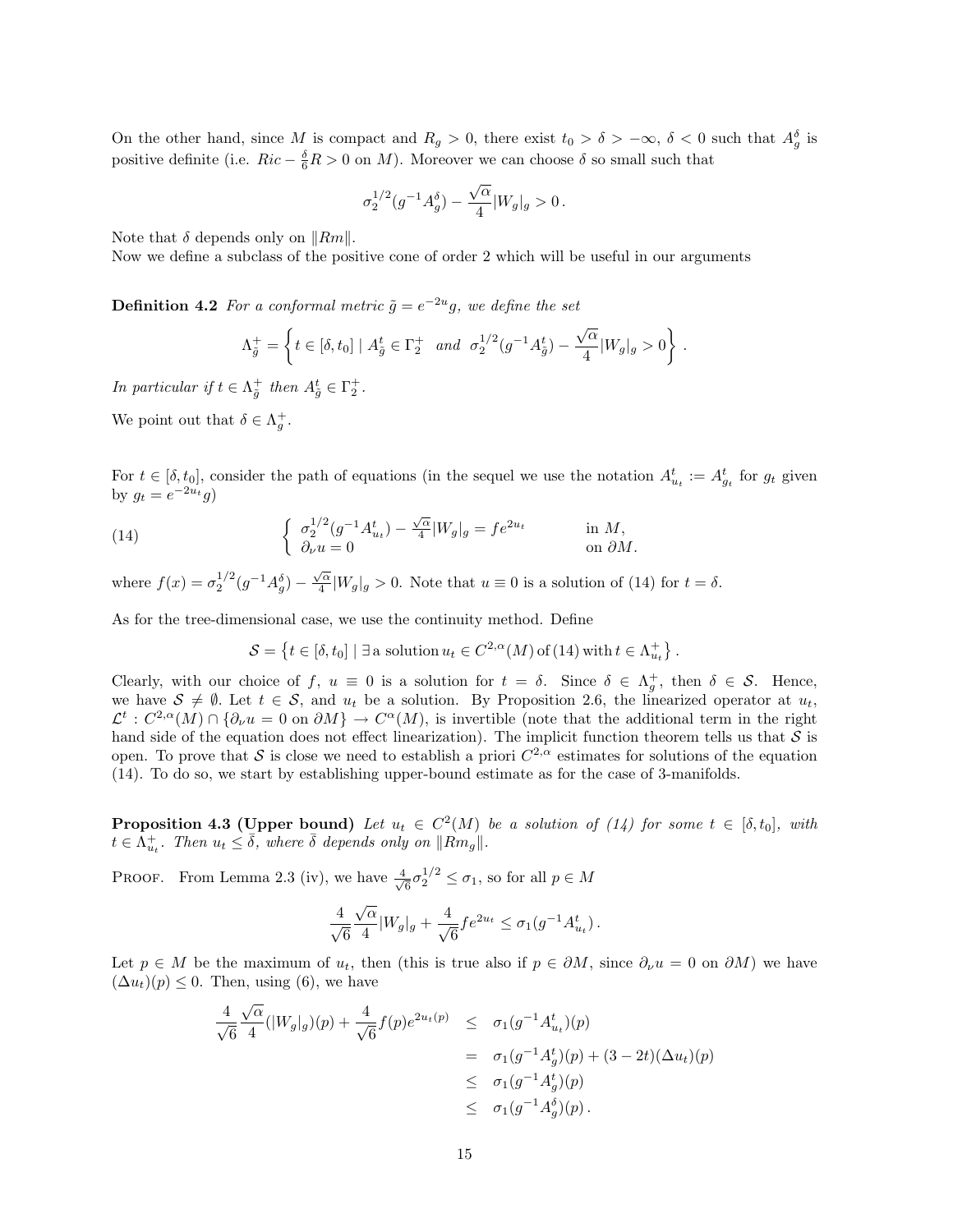This implies

$$
\frac{4}{\sqrt{6}}f(p)e^{2u_t(p)} \le \sigma_1(g^{-1}A_g^{\delta})(p) - \frac{4}{\sqrt{6}}\frac{\sqrt{\alpha}}{4}(|W_g|_g)(p),
$$

where the last term has positive sign. Since M is compact, this implies  $u_t \leq \overline{\delta}$ , for some  $\overline{\delta}$  depending only on  $\|Rm\|$ .

Following the previous section, once we have an upper bound of the solution, from Proposition 3.3, we get gradient estimates. Now we are going to establish the lower-bound estimates. To do that we need the following Lemma.

**Lemma 4.4** If  $\hat{g}$  is a Riemannian metric on M conformal to g such that  $L_{\hat{g}} = 0$ , then

$$
\int_M \sigma_2(\hat{g}^{-1}A_{\hat{g}}) = \frac{1}{2} \kappa_{(P^4, P^3)}.
$$

PROOF. First of all, one can easily check that the following holds

$$
Q_{\hat{g}} = 2\sigma_2(\hat{g}^{-1}A_{\hat{g}}) - \frac{1}{12}\Delta_{\hat{g}}R_{\hat{g}}.
$$

Thus integrating this equation and using the divergence theorem, we get

$$
\int_M Q_{\hat{g}}dV_{\hat{g}} = 2\int_M \sigma_2(\hat{g}^{-1}A_{\hat{g}})dV_{\hat{g}} + \frac{1}{12}\oint_{\partial M} \frac{\partial R_{\hat{g}}}{\partial n_{\hat{g}}}dS_{\hat{g}}.
$$

On the other hand, since  $L_{\hat{g}}=0$ , then

$$
T_{\hat{g}} = -\frac{1}{12} \frac{\partial R_{\hat{g}}}{\partial n_{\hat{g}}}.
$$

Thus we obtain

$$
\int_M Q_{\hat{g}}dV_{\hat{g}} = 2\int_M \sigma_2(\hat{g}^{-1}A_{\hat{g}})dV_{\hat{g}} - \oint_{\partial M} T_{\hat{g}}dS_{\hat{g}}
$$

Hence, we get

$$
\int_M \sigma_2(\hat{g}^{-1}A_{\hat{g}}) = \frac{1}{2} \kappa_{(P^4, P^3)}.
$$

This completes the proof of the Lemma.  $\blacksquare$ 

**Proposition 4.5 (Lower bound)** Assume that for some  $t \in [\delta, t_0]$  the following estimate holds

(15) 
$$
\frac{1}{2}\kappa_{(P^4,P^3)} - \frac{\alpha}{16}\int_M |W_g|_g^2 dV_g + \frac{1}{24}(1-t)(2-t)Y(M,\partial M,[g])^2 = \mu_t > 0.
$$

Then there exist  $\delta$  depending only on diam(M, g) and  $\|\nabla^2 Rm\|$  such that if  $u_t \in C^2(M)$  is a solution of (14) and if  $t \in \Lambda_{u_t}^+$  then  $u_t \geq \underline{\delta}$ .

PROOF. Since  $A_g^t = A_g^1 + \frac{1-t}{2} \sigma_1(A_g^1) g$ , we easily have

$$
\sigma_2(A_g^t) = \sigma_2(A_g^1) + \frac{3}{2}(1-t)(2-t)\sigma_1(A_g^1)^2.
$$

Letting  $\tilde{g} = e^{-2u_t}g$ , since  $u_t$  is a solution of equation (14), we have

$$
f^{2}e^{4u_{t}} + \frac{\sqrt{\alpha}}{2}f|W_{g}|_{g}e^{2u_{t}} = \sigma_{2}(g^{-1}A^{t}_{u_{t}}) - \frac{\alpha}{16}|W_{g}|_{g}^{2}.
$$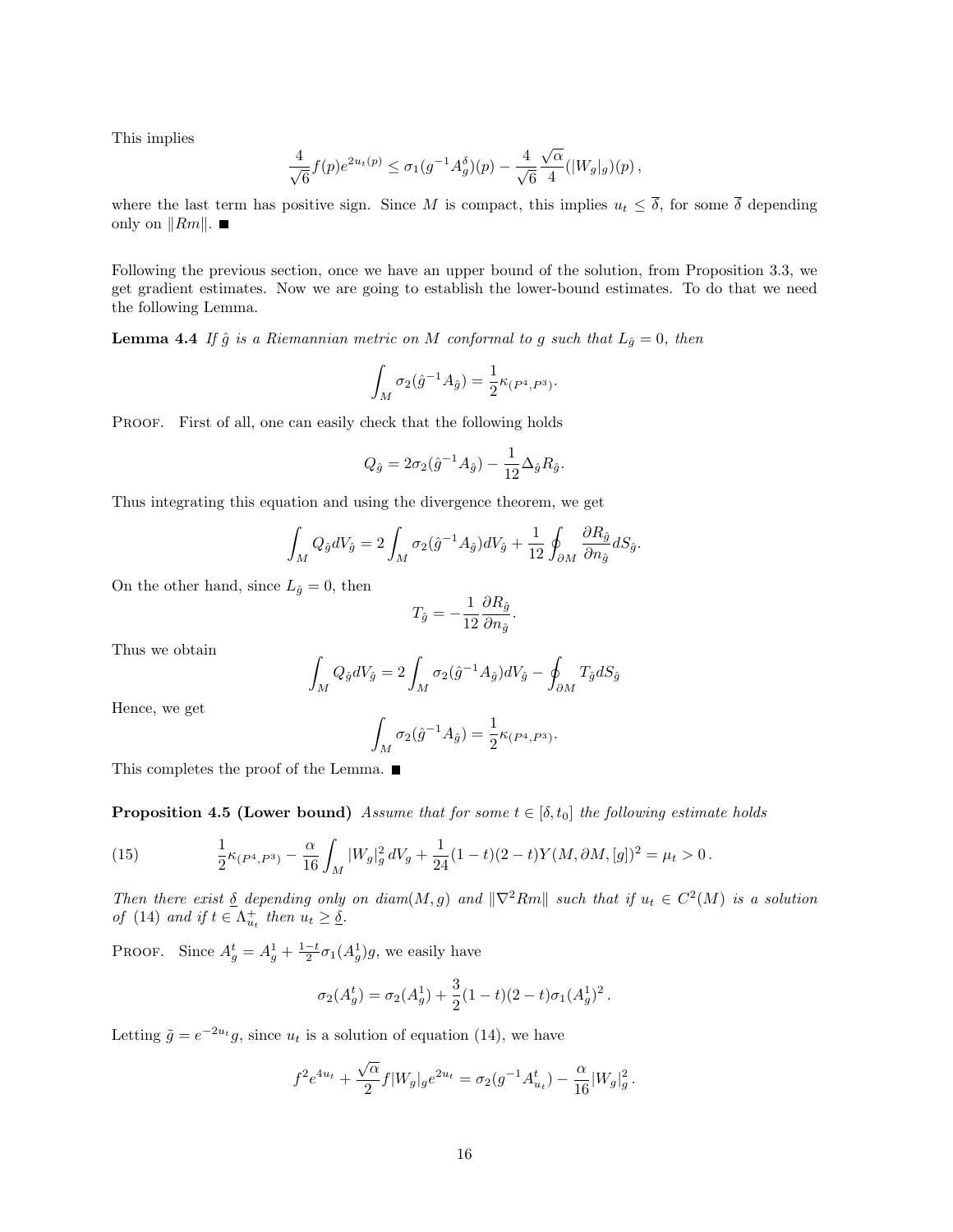The left–hand side can be estimate by

$$
f^{2}e^{4u_{t}} + \frac{\sqrt{\alpha}}{2}f|W_{g}|_{g}e^{2u_{t}} \leq C'e^{2u_{t}},
$$

where the positive constant  $C'$  depends only on  $\|Rm\|$ . So we get

$$
C' e^{2u_t} \ge \sigma_2(g^{-1} A_{u_t}^t) - \frac{\alpha}{16} |W_g|_g^2
$$
  
=  $e^{-4u_t} \left( \sigma_2(\tilde{g}^{-1} A_{u_t}^1) + \frac{1}{24} (1-t)(2-t) R_{\tilde{g}}^2 \right) - \frac{\alpha}{16} |W_g|_g^2.$ 

Integrating this with respect to  $dV_g$ , we obtain

$$
C' \int_M e^{2u_t} dV_g \ge \int_M \sigma_2(\tilde{g}^{-1} A^1_{u_t}) dV_{\tilde{g}} - \frac{\alpha}{16} \int_M |W_g|_g^2 dV_g + \frac{1}{24} (1-t)(2-t) \int_M R_{\tilde{g}}^2 dV_{\tilde{g}}
$$
  

$$
= \frac{1}{2} \kappa_{(P^4, P^3)} - \frac{\alpha}{16} \int_M |W_g|_g^2 dV_g + \frac{1}{24} (1-t)(2-t) \int_M R_{\tilde{g}}^2 dV_{\tilde{g}}
$$
  

$$
\ge \frac{1}{2} \kappa_{(P^4, P^3)} - \frac{\alpha}{16} \int_M |W_g|_g^2 dV_g + \frac{1}{24} (1-t)(2-t) Y(M, \partial M, [g])^2 = \mu_t > 0,
$$

where we have used Lemma 4.4, and the fact that for any conformal metric  $g' \in [g]$ , if  $H_{g'} = 0$ , then

$$
\int_M R_{g'}^2 dV_{g'} \ge Y(M, \partial M, [g])^2.
$$

This gives

$$
\max_{M} u_t \ge \log \mu_t - C(\text{diam}(M, g), ||Rm||).
$$

Since, as already remarked  $\max_M |\nabla_g u_t|_g \leq C_1$  by the same arguments as the ones of Proposition 3.3, then we have the Harnack inequality

$$
\max_{M} u_t \le \min_{M} u_t + C(\text{diam}(M, g), \|\nabla^2 Rm\|),
$$

by simply integrating along a geodesic connecting points at witch  $u_t$  attains its maximum and minimum. Combining this two inequalities, we obtain

$$
u_t \ge \min_M u_t \ge \log \mu_t - C =: \underline{\delta}\,,
$$

where C depends only on diam $(M, g)$  and  $\|\nabla^2 Rm\|$ .

Once we have  $C^0$  and  $C^1$  estimates, using the same arguments as the ones of Proposition 3.7, we get  $C^{2,\alpha}$ estimates. Thus we are ready to apply the continuity method as in the 3-dimensional case, and conclude the proof of Theorem 4.1.

Now we are ready to present the proof of Theorem 1.8.

PROOF of Theorem 1.8

First of all, since  $Y(M, \partial M, [g]) > 0$ , and  $\kappa_{(P^4, P^3)} > \frac{1}{8} \int_M |W_g|^2 dV_g$ , then we can apply Theorem 4.1 with  $t_0 = 1$  and  $\alpha = 1$  and get the existence of a metric  $\tilde{g}$  conformal to g such that

$$
\sigma_2(g^{-1}A_{\tilde{g}}) > \frac{1}{16}|W_g|^2
$$
, and  $L_{\tilde{g}} = 0$ .

This is equivalent to

$$
\sigma_2(\tilde{g}^{-1}A_{\tilde{g}}) > \frac{1}{16}|W_{\tilde{g}}|^2, \text{ and } L_{\tilde{g}} = 0.
$$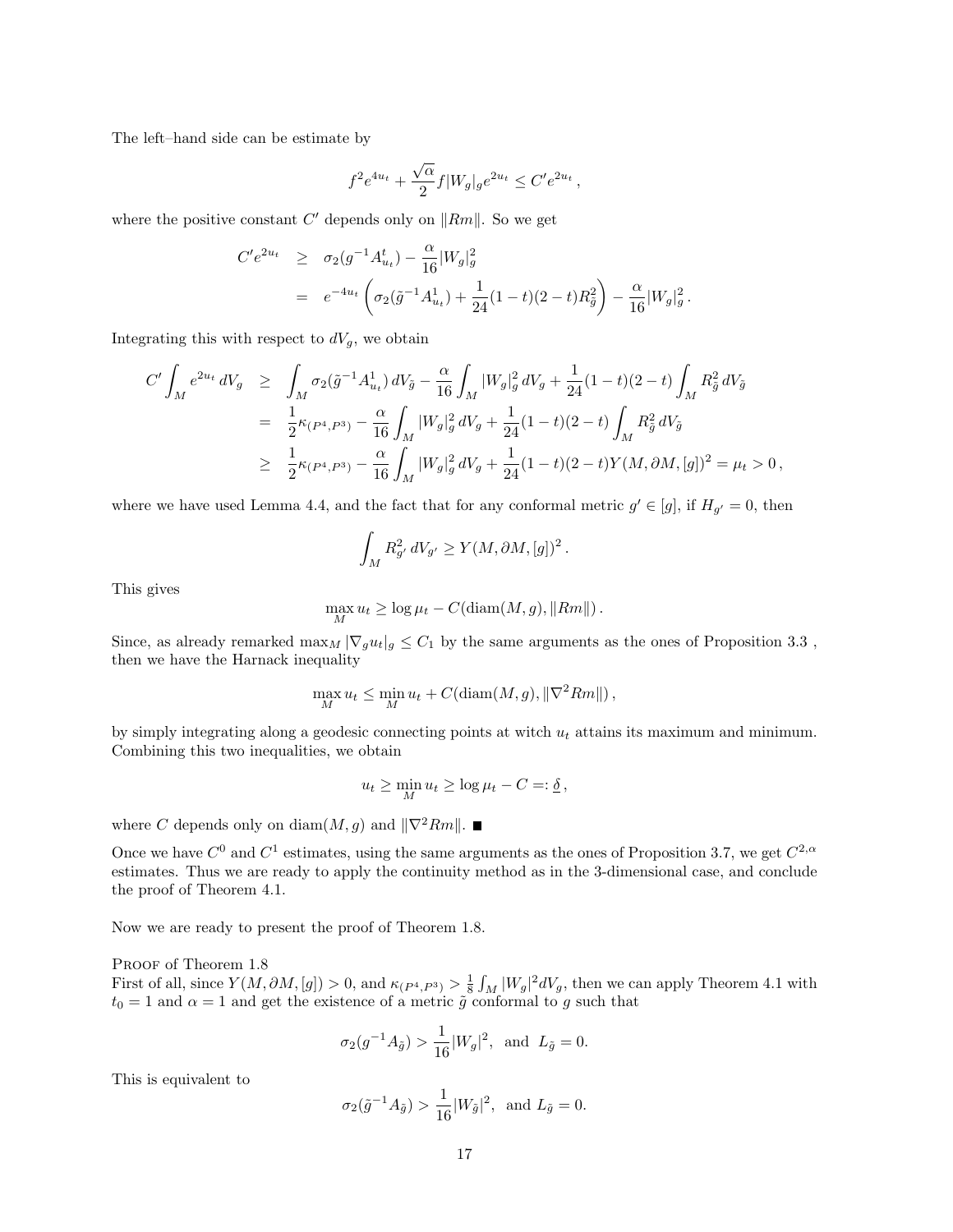On the other hand, one can check easily that the following holds

$$
\sigma_2(\tilde{g}^{-1}A_{\tilde{g}}) = \frac{1}{96}R_{\tilde{g}}^2 - \frac{1}{8}|E_{\tilde{g}}|^2.
$$

Thus, we obtain

$$
\frac{1}{6}R_{\tilde{g}}^2-2|E_{\tilde{g}}|^2>|W_{\tilde{g}}|^2
$$

So rearranging the latter inequality, we get the Margerin's weak pinching condition, namely

$$
WP_{\tilde{g}}<\frac{1}{6}.
$$

Hence, applying Theorem 1.6, we conclude the proof of Theorem 1.8.  $\blacksquare$ 

# 5 Principal eigenvalue of  $P_g^{4,3}$  and applications

In this section, we provide the proof of Theorem 1.9 and Corollary 1.10. We start by giving a Proposition which will be used for the proof of Theorem 1.9.

**Proposition 5.1** Let  $(M, g)$  be a compact four-dimensional Riemannian manifold with boundary such that  $L_g = 0$ . Assuming  $Ric_g \le R_g g$ , then we have  $P_g^{4,3}$  is a non-negative operator and ker  $P_g^{4,3} \simeq R$ .

PROOF. First of all, since  $L_g = 0$ , then for every  $u \in H_{\frac{\partial}{\partial n}}$ , we have

$$
\left\langle P_g^{4,3}u, u \right\rangle_{L^2(M)} = \int_M (\Delta_g u)^2 dV_g + \frac{2}{3} \int_M R_g |\nabla_g u|^2 dV_g - 2 \int_M Ric_g (\nabla_g u, \nabla_g u) dV_g.
$$

Now we recall the Bochner identity

$$
\frac{1}{2}\Delta_g(|\nabla_g u|^2) = |\nabla_g^2 u|^2 + Ric_g(\nabla_g u, \nabla_g u) + \langle \nabla_g u, \nabla_g (\Delta_g u) \rangle.
$$

Integrating the latter formula, applying the divergence theorem and integration by part, we get

$$
-\frac{1}{2}\oint_{\partial M}\frac{\partial(|\nabla_g u|^2)}{\partial n_g}dS_g = \int_M|\nabla_g^2 u|^2dV_g + \int_M Ric_g(\nabla_g u, \nabla_g u) - \int_M(\Delta_g u)^2dV_g - \oint_{\partial M}\frac{\partial u}{\partial n_g}\Delta_g u dS_g.
$$

Recalling that  $u \in H_{\frac{\partial}{\partial n}}$ , then

$$
\oint_{\partial M} \frac{\partial u}{\partial n_g} \Delta_g u dS_g = 0.
$$

Using Lemma 2.10, we obtain

$$
\frac{\partial (|\nabla_g u|^2)}{\partial n_g}=0.
$$

Hence, we get

$$
\int_M |\nabla_g^2 u|^2 dV_g + \int_M Ric_g(\nabla_g u, \nabla_g u) = \int_M (\Delta_g u)^2 dV_g.
$$

Now, using the latter formula, we have

$$
\left\langle P_g^{4,3}u,u\right\rangle_{L^2(M)}=-\frac{1}{3}\int_M(\Delta_g u)^2dV_g+\frac{4}{3}\int_M|\nabla_g^2 u|^2dV_g+\frac{2}{3}\int_MR_g|\nabla_g u|^2dV_g-\frac{2}{3}\int_MRic_g(\nabla_g u,\nabla_g u)dV_g.
$$

Next, setting

$$
\bar{\nabla_g}^2 u = \nabla_g^2 u - \frac{1}{4} \Delta_g g;
$$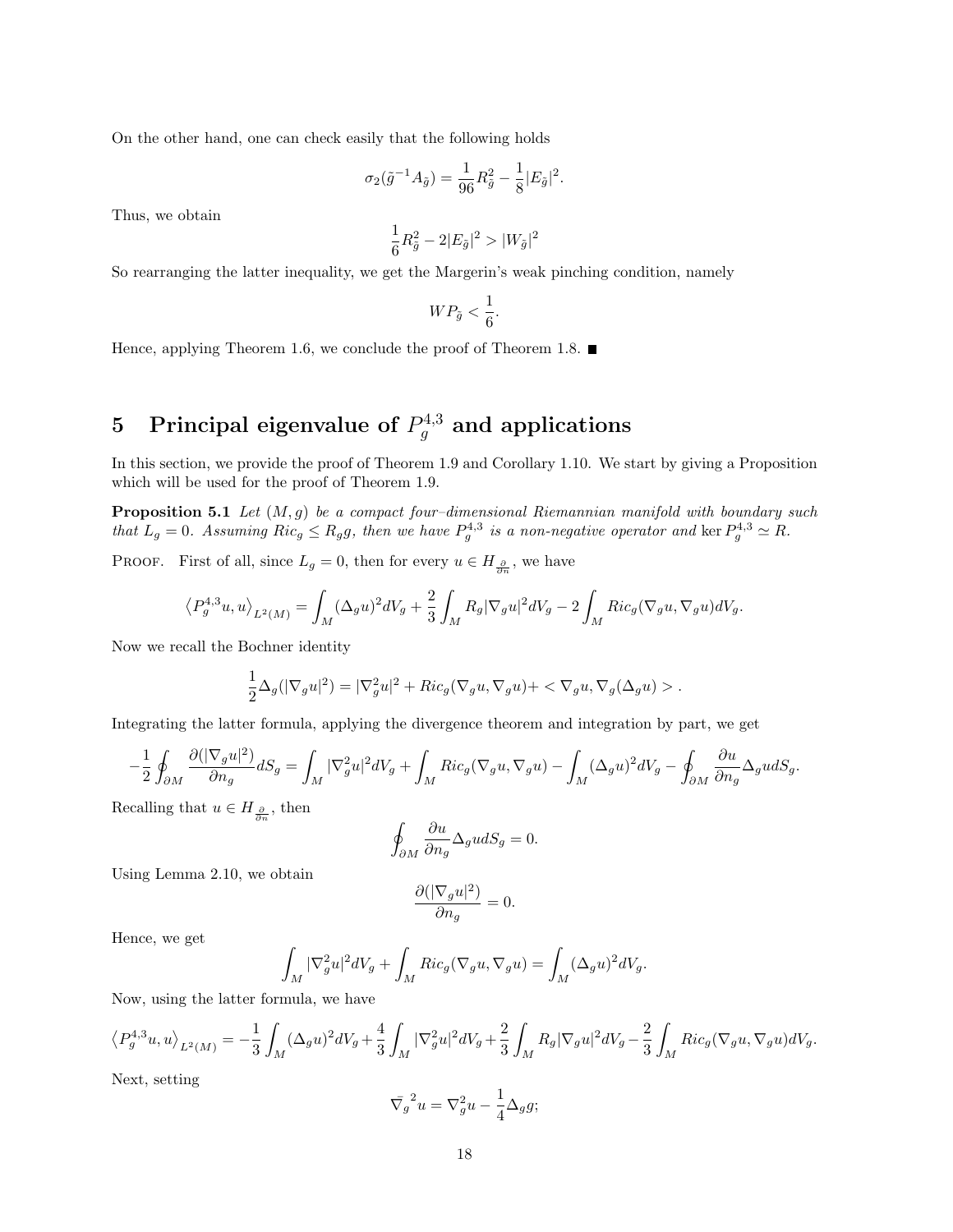we get

$$
\left\langle P_g^{4,3}u,u\right\rangle_{L^2(M)}=\frac{4}{3}\int_M|\bar{\nabla}_g^2u|^2dV_g+\frac{2}{3}\int_M(R_gg-Ric_g)(\nabla_gu,\nabla_gu)dV_g.
$$

So using the hypothesis  $R_g g - Ric_g \geq 0$ , we infer

$$
\left\langle P_g^{4,3}u,u\right\rangle_{L^2(M)}\geq \frac{4}{3}\int_M|\bar{\nabla}_g^2u|^2dV_g.
$$

Hence, we obtain  $P_g^{4,3}$  is a non-negative operator. So to finish the proof of the Proposition, it remains only to show that the kernel is constituted only by constants. In order to do that, we assume that there exists a non constant function  $u \in H_{\frac{\partial}{\partial n}}$  such that  $P_g^{4,3}u = 0$ , and argue for a contradiction. From the fact that  $u \in \ker P_g^{4,3}$ , we infer that

$$
\nabla_g^2 u - \frac{1}{4} \Delta_g g = 0.
$$

Now calling the doubling of M by DM, and the reflected metric by  $\bar{g}$ , we have that  $\bar{g}$  is  $C^{2,\alpha}$ . Next we reflect u across  $\partial M$  and call the reflection by  $u_{DM}$ . Thus, we obtain an element in  $H^2(DM)$  verifying

$$
\nabla_{\bar{g}}^2 u_{DM} - \frac{1}{4} \Delta_{\bar{g}} \bar{g} = 0.
$$

Thus using a result of Tashiro [37], we infer that  $(DM, \bar{g})$  is conformally diffeomorphic to  $S^4$ . Thus  $(M, g)$  is also conformally diffeomorphic to  $S^4_+$ . So we derive the existence of a metric  $\tilde{g}$  conformal to g on M which is Einstein, of constant positive scalar curvature, and  $L_{\tilde{g}} = 0$ . Hence using the conformal invariance of  $P_g^{4,3}$ , we get

$$
\frac{4}{3}\int_M |\nabla_{\tilde{g}}^2 u|^2 dV_{\tilde{g}} + \frac{1}{2}R_{\tilde{g}}\int_M |\nabla_{\tilde{g}} u|^2 dV_{\tilde{g}} = 0.
$$

Thus, we obtain u is constant and reach a contradiction. This completes the proof of the Proposition.

Having this at hand, we are ready to give the proof of Theorem 1.9.

PROOF of Theorem 1.9 Applying Theorem 4.1 with  $t_0 = 0$ , and  $\alpha = 0$ , we get the existence of a metric  $\tilde{g}$  conformal to g such that

$$
Ric_{\tilde{g}} \le R_{\tilde{g}}\tilde{g}, \text{ and } L_{\tilde{g}} = 0.
$$

Hence appealing to Proposition 5.1, we obtain that  $P_{\tilde{g}}^{4,3}$  is non-negative and ker  $P_{\tilde{g}}^{4,3} \simeq \mathbb{R}$ . Now recalling that the non-negativity of the operator  $P_g^{4,3}$  and the triviality of its kernel are conformally invariant properties, we have that the proof of Theorem 1.9 is complete.

Next, we are going to present the proof of corollary 1.10.

PROOF of Corollary 1.10

Due to (1), the existence of constant Q-curvature, constant T-curvature ad zero mean curvature metrics conformal to the background one  $g$  is equivalent to solving the following  $(BVP)$ 

(16) 
$$
\begin{cases} P_g^4 u + 2Q_g = 2\bar{Q}e^{4u} & \text{in } M; \\ P_g^3 u + T_g = \bar{T}e^{3u} & \text{on } \partial M; \\ \frac{\partial u}{\partial n_g} = 0 & \text{on } \partial M. \end{cases}
$$

where  $\overline{Q}$  and  $\overline{T}$  are constant real numbers. On the other hand it is easy to see that critical points of the functional

$$
II(u) = \left\langle P_g^{4,3}u, u \right\rangle_{L^2(M)} + 4 \int_M Q_g u dV_g + \oint_{\partial M} T_g u dS_g - \kappa_{P_g^4} \log \int_M e^{4u} dV_g - \frac{4}{3} \left( \kappa_{(P^4, P^3)} - \kappa_{P_g^4} \right) \log \oint_{\partial M} e^{3u} dS_g;
$$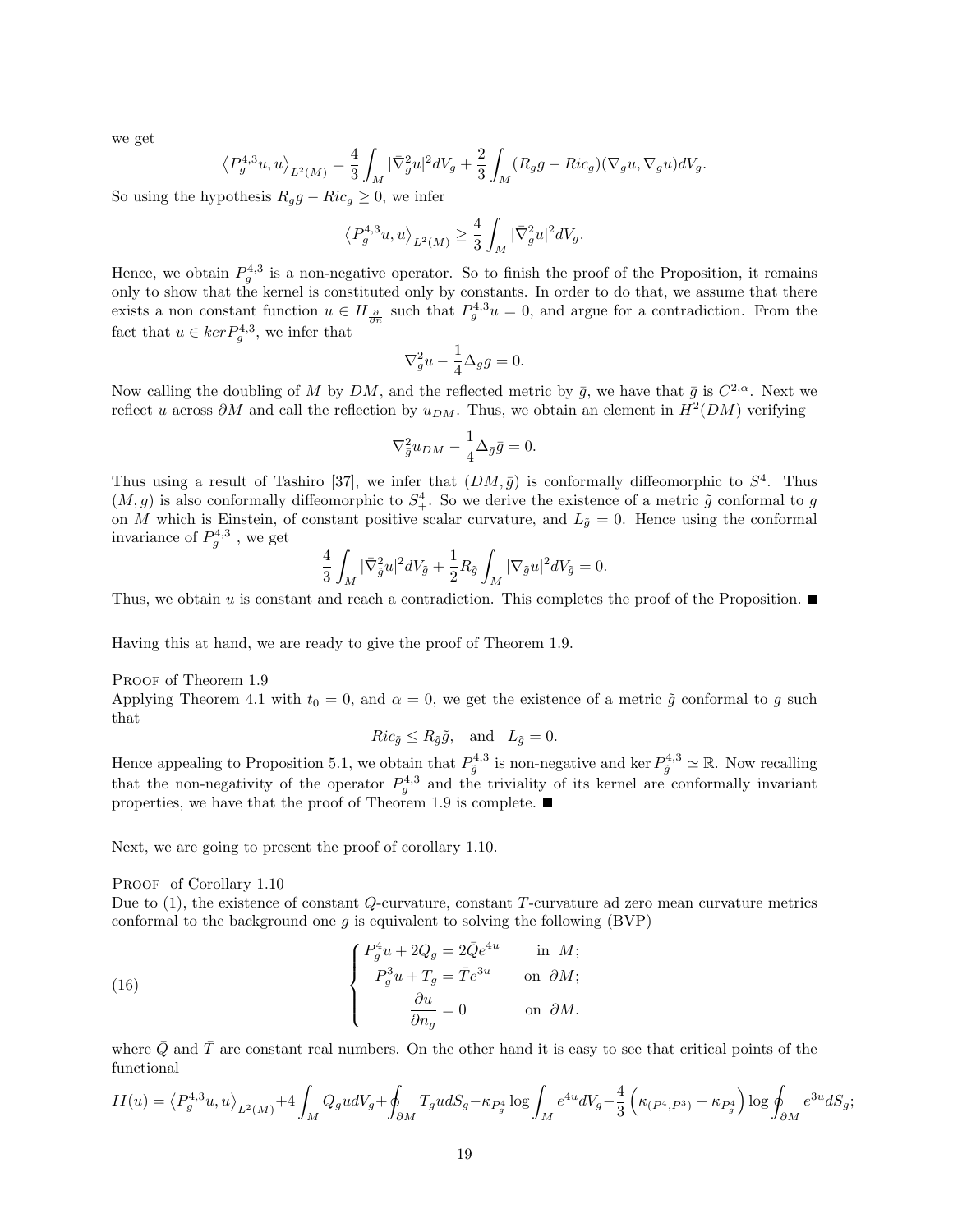are weak solution of (16), hence from standard elliptic regularity theory, they are smooth solutions. Thus to prove the corollary, we will prove the existence of critical points. More precisely, under our assumption, we will prove the existence of a minimizer. To do so, we first point out that the functional  $II$  is invariant by translation by constant, and can also be written in the following form

(17) 
$$
II(u) = \left\langle P_g^{4,3}u, u \right\rangle_{L^2(M)} + 4 \int_M Q_g(u - \bar{u})dV_g + \oint_{\partial M} T_g(u - \bar{u}_{\partial M})dS_g - \kappa_{P_g^4} \log \int_M e^{4(u - \bar{u})}dV_g - \frac{4}{3} \left( \kappa_{(P^4, P^3)} - \kappa_{P_g^4} \right) \log \oint_{\partial M} e^{(3u - \bar{u}_{\partial M})}dS_g;
$$

Now exploiting this way of writing II, we have if  $\kappa_{P_g^4} \leq 0$ , then by Jensen's inequality, we obtain

$$
II(u) \ge \left\langle P_g^{4,3}u, u \right\rangle_{L^2(M)} + 4 \int_M Q_g(u - \bar{u})dV_g + \oint_{\partial M} T_g(u - \bar{u}_{\partial M})dS_g
$$

Hence, using Cauchy inequality, trace theorem, Sobolev embedding, Poincaré inequality, and Lemma 2.9, we get

$$
II(u) \ge \gamma ||u - \bar{u}||_{H^2} - C
$$

for some  $\gamma > 0$  and some large C. Next if  $\kappa_{P_g} > 0$ , we use Proposition 2.7 and Proposition 2.8 to obtain

(18)  

$$
II(u) \ge \left\langle P_g^{4,3} u, u \right\rangle_{L^2(M)} + 4 \int_M Q_g(u - \bar{u}) dV_g + \oint_{\partial M} T_g(u - \bar{u}_{\partial M}) dS_g + \left( -\frac{4}{\alpha_1} \kappa_{P_g^4} - \frac{3}{\alpha_2} \left( \kappa_{(P^4, P^3)} - \kappa_{P_g^4} \right) \right) \left\langle P_g^{4,3} u, u \right\rangle_{L^2(M)} - C_{\alpha_1, \alpha_2};
$$

for  $\alpha_1 < 16\pi^2$  and  $\alpha_2 < 12\pi^2$ , and  $C_{\alpha,\alpha_2}$  a constant depending only on  $\alpha_1$ ,  $\alpha_2$  and  $(M,g)$ . To continue the proof we need the following rigidity result

**Lemma 5.2** Let  $(M, g)$  be a compact four-dimensional Riemannian manifold with umbilic boundary. Assuming that  $Y(M, \partial M, [g]) \geq 0$ , we have  $\kappa_{(P^4, P^3)} \leq 4\pi^2$  and equality holds if and only if  $(M, g)$  is conformally diffeomorphic to  $S^4_+$  with its standard metric

PROOF. Since  $Y(M, \partial M, [g]) \geq 0$  and  $(M, g)$  has umbilic boundary, then by a result of Escobar [18], we can take the Yamabe metric  $\tilde{g}$  which has constant non-negative scalar curvature and such that  $L_{\tilde{g}} = 0$ . On the other hand, still by a result of Escobar [18], we have that

$$
Y(M, \partial M, [g]) = R_{\tilde{g}} Vol_{\tilde{g}}(M)^{\frac{1}{2}} \leq Y(S_+^4, S^3, [g_S]) = 8\sqrt{3}\pi;
$$

and equality holds if and only if  $(M, g)$  is conformally diffeomorphic to  $(S^4_+, g_S)$ . Now using Lemma 4.4, we have

$$
\kappa_{(P^4, P^3)} = 2 \int_M \sigma_2(\tilde{g}^{-1} A_{\tilde{g}}) dV_{\tilde{g}}.
$$

On the other hand, we have also

$$
\sigma_2(\tilde{g}^{-1}A_{\tilde{g}}) = \frac{1}{96}R_{\tilde{g}}^2 - \frac{1}{8}|E_{\tilde{g}}|^2.
$$

Thus, we arrive to

$$
\kappa_{(P^4, P^3)} = \frac{1}{4} \int_M \left( \frac{1}{12} R_{\tilde{g}}^2 - |E_{\tilde{g}}|^2 dV_{\tilde{g}} \right) \le \frac{1}{48} R_{\tilde{g}}^2 Vol_{\tilde{g}}(M) \le \frac{192}{48} \pi^2 = 4\pi^2
$$

and equality holds if and only if  $(M, g)$  is conformally diffeomorphic to  $(S^4_+, g_S)$ . This completes the proof of the lemma.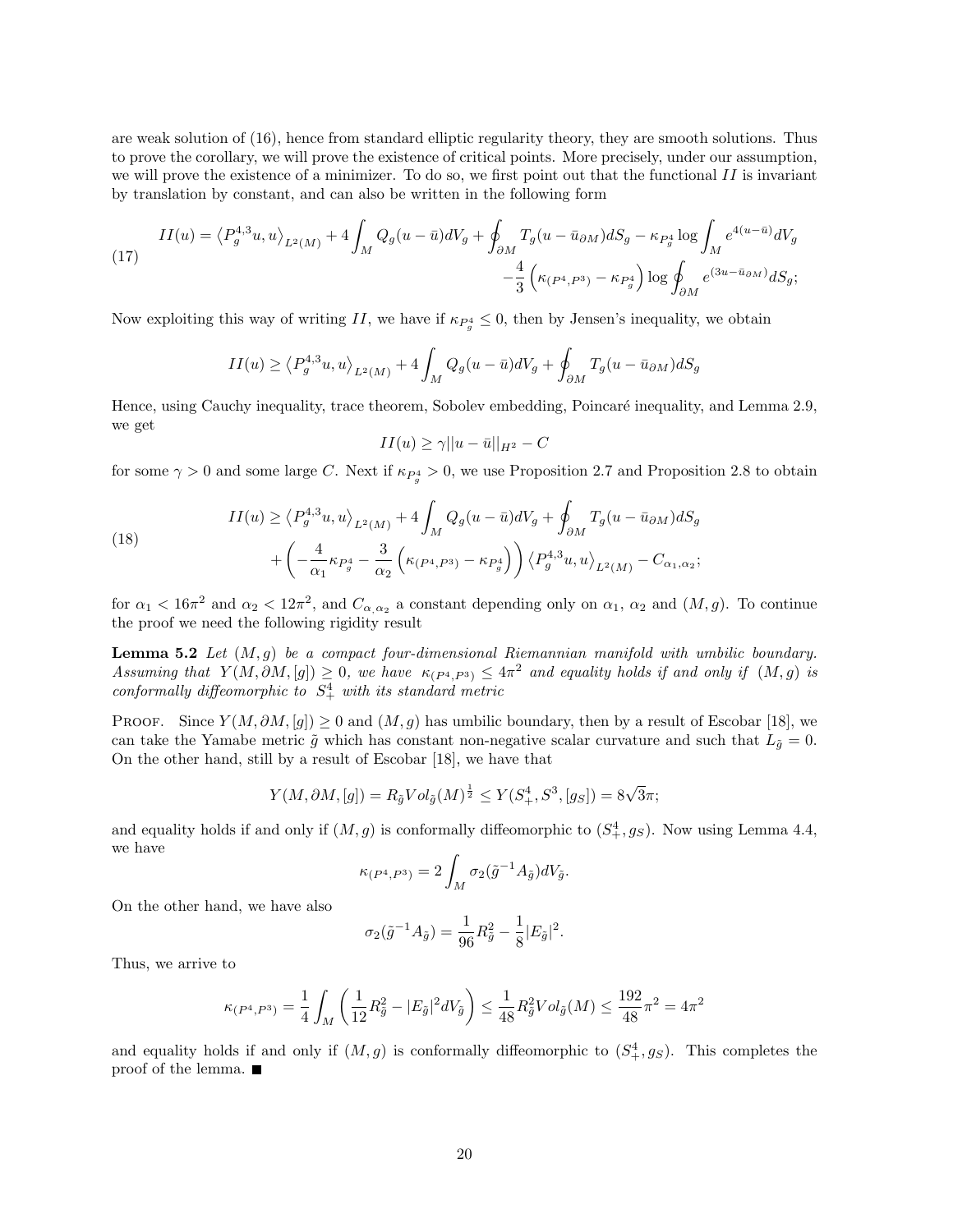Now coming back to our proof, we have that, since  $Y(M, \partial M, [q]) > 0$ , and  $(M, q)$  has an umbilic boundary, then by Lemma 5.2  $\kappa_{(P^4, P^3)} \le 4\pi^2$  and equality holds if and only if  $(M, g)$  is conformally diffeomorphic to  $S^4_+$  with its standard metric. Hence, we can assume that  $\kappa_{(P^4,P^3)} < 4\pi^2$ , otherwise there is noting to do. Thus taking  $\alpha_1$  close to  $16\pi^2$  and  $\alpha_2$  close to  $12\pi^2$ , and using Cauchy inequality, trace theorem, Sobolev embedding, Poincaré inequality, and Lemma 2.9, we get

$$
II(u) \ge \gamma_0 ||u - \bar{u}||_{H^2} - C_0;
$$

for some  $\gamma_0 > 0$  and some large  $C_0$ . Hence in any case we obtain

(19) 
$$
II(u) \ge \gamma_1 |u - \bar{u}||_{H^2} - C_1
$$

for some  $\gamma_1 > 0$  and some large  $C_1$ . From this, and the fact that II is invariant by translation by constant, we have the existence of a minimizer  $u_n$  such that

(20) 
$$
\int_M e^{4u_n} dV_g = 1.
$$

Thus by the coercivity property (19), we have

$$
||u_n - \bar{u}_n||_{H^2} \leq C.
$$

On the other hand, using Proposition 2.7, we infer

(21) 
$$
\log \int_M e^{4(u_n - \bar{u}_n)} dV_g \leq C
$$

So using (20), (21) and Jensen's inequality we infer

 $|\bar{u}_n| \leq C.$ 

Thus, we arrive to

(22)  $||u_n||_{H^2} \leq C$ 

Hence up to a subsequence, we have

$$
u_n \rightharpoonup u; \text{ in } H^2.
$$

Furthermore, we have  $u \in H_{\frac{\partial}{\partial n}}$ . On the other hand, it is easy to see that  $II$  is weakly lower semicontinuous on  $H^2$ . Thus we have u is a minimizer of II. This completes the proof of Corollary 1.10.

### References

- [1] Besse A. L., Einstein Manifolds, Springer Verlag, Berlin, 1987.
- [2] Branson T., The functional determinant, Global Analysis Research Center Lecture Note Series, Number 4, Seoul National University (1993).
- [3] Branson T., Differential operators canonically associated to a conformal structure, Math. Scand. 57 (1995), no. 2, 293-345.
- [4] Branson T.P., Oersted B., Explicit functional determinants in four dimensions, Proc. Amer. Math. Soc. 113 (1991), no. 3, 669-682.
- [5] Berger M., Les varietes Riemanniennes  $\frac{1}{4}$ -pincees. Ann. Scuola Norm. Sup. Pisa 14 (1960), 161-170.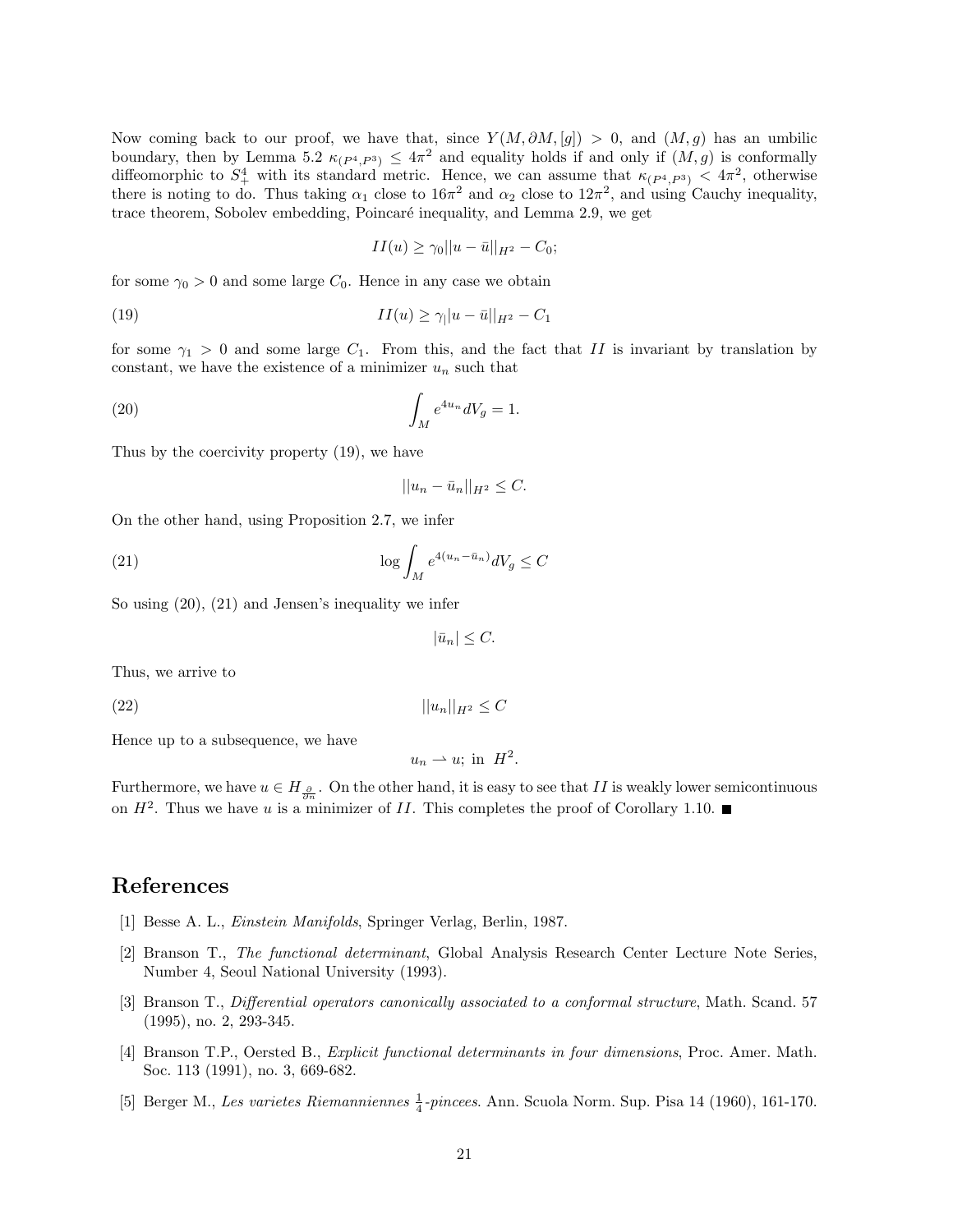- [6] Brendle S., Schoen R. M., Classification of manifolds with weakly  $\frac{1}{4}$ -pinched curvatures, Acta Math. 200 (2008), no. 1, 1–13.
- [7] Bohm. C., Wilking B., Manifolds with positive curvature operator are space forms, Ann. of Math. 167 (2008), no. 3, 10791097.
- [8] Caffarelli L., Nirenberg L., Spruck J., The Dirichlet problem for nonlinear second order elliptic equations. III. Functions of the eigenvalues of the Hessian, Acta Math. 155 (1985), no. 3-4, 261-301.
- [9] Catino G., Djadli Z., Conformal deformations of integral pinched 3-manifolds, to appear in Adv. Math.
- [10] Catino G., Djadli Z., Ndiaye C.B., A sphere theorem on locally conformally flat even–dimensional manifolds, preprint, 2008.
- [11] Chen S. S., Local estimates for some fully nonlinear elliptic equations, Int. Math. Res. Not. 55 (2005), 3403-3425.
- [12] Chen S. S., *Conformal deformation on manifolds with boundary*, Preprint Server: arXiv:0811.2521v1, 2008.
- [13] Chang S.Y.A., Qing J.,The Zeta Functional Determinants on manifolds with boundary 1. The Formula, J. Funct. Anal. 147 (1997), 327-362.
- [14] Chang S.Y.A., Qing J.,The Zeta Functional Determinants on manifolds with boundary II. Extremal Metrics and Compactness of Isospectral Set, Journal of Functional Analysis 147 (1997), 363-399.
- [15] Chang S.Y.A., Gursky M.J., Yang P.C.,A conformally invariant sphere theorem in four dimensions, Publ. Math. Inst. Hautes etudes Sci. 98 (2003), 105-143.
- [16] Chang S.Y.A., Yang P.C., On a fourth order curvature invariant, Comtemporary Mathematics, 237, Spectral Problems in Geometry and Arithmetic, Ed. T. Branson, AMS, 1999, 9-28.
- [17] Djadli Z., Malchiodi A., Existence of conformal metrics with constant Q-curvature, Ann. of Math. 168 (2008), 813858.
- [18] Escobar J.F., The Yamabe problem on manifolds with boundary, J. Differential Geom. 35 (1992), no.1, 21-84.
- [19] Evans L. C., Classical solutions of fully nonlinear, convex, second-order elliptic equations. Comm. Pure Appl. Math. 35 (1982), no. 3, 333-363.
- [20] Fefferman C., Graham C.R., *Q-curvature and Poincaré metrics*, Math. Res. Lett. 9 (2002), no. 2-3, 139–151.
- [21] Fefferman C., Graham C., Conformal invariants, In Elie Cartan et les mathematiques d'aujourd'hui. Asterisque (1985), 95-116.
- [22] Hamilton R. S., Three manifolds with positive Ricci curvature, J. Differential Geom. 17 (1982), no. 2, 255-306.
- [23] Gilbar D., Trudinger N., Elliptic Partial Differential Equations of Second Order, 2nd edition, Springer-Verlag, 1983.
- [24] Graham C,R., Jenne R., Mason L., Sparling G., Conformally invariant powers of the laplacian, I: existence, J. London Math. Soc. 46 (1992), no.2, 557-565.
- [25] Gursky M. J., Viaclovsky J. A., A fully nonlinear equation on four-manifolds with positive scalar curvature, J. Differential Geom. 63 (2003), no. 1, 131-154.